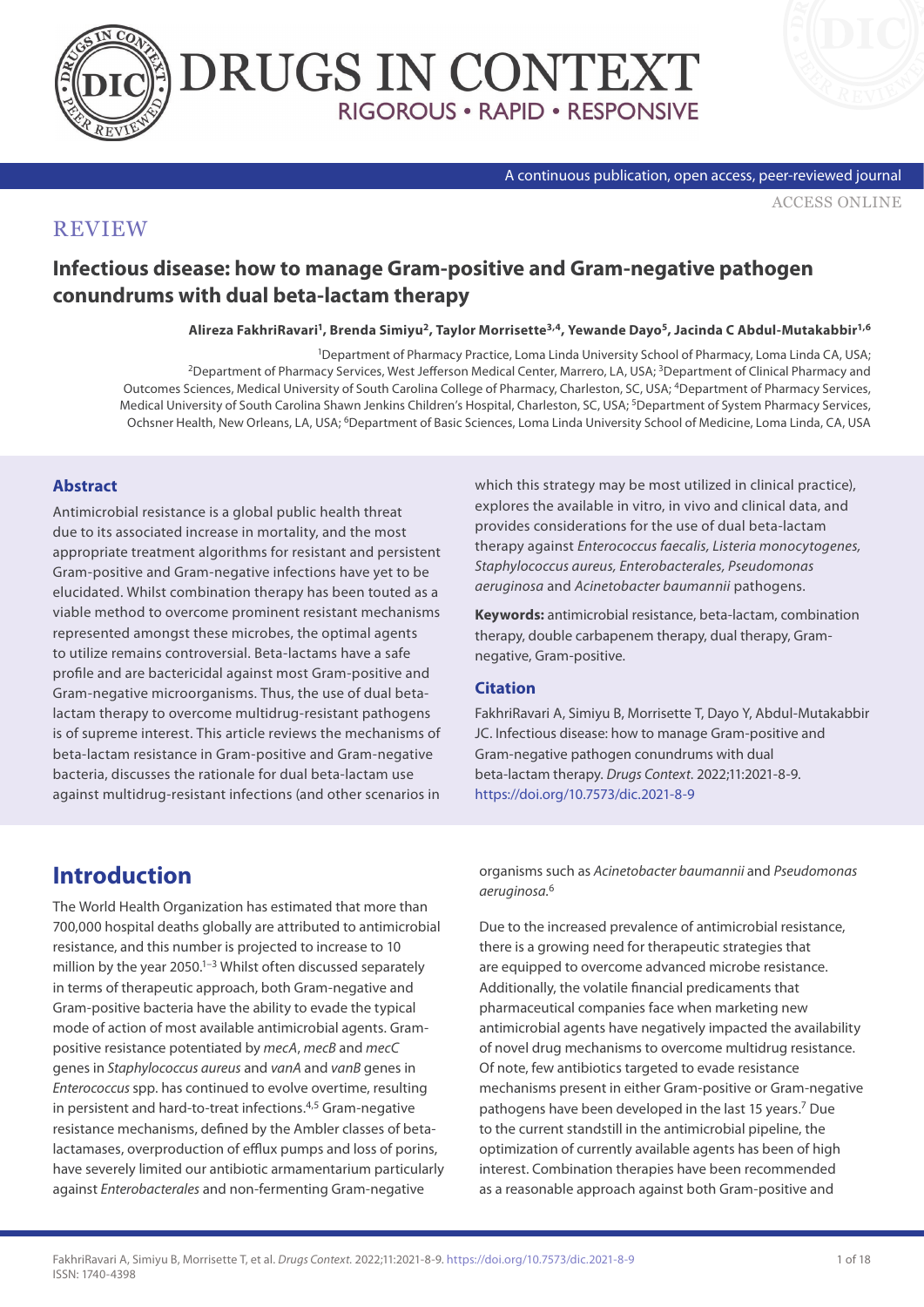Gram-negative susceptible and resistant microorganisms, often with agents that have differing spectra of activity.8 Nevertheless, the historical antibiotics included in first-line regimens (aminoglycoside plus a beta-lactam, fluoroquinolones plus a beta-lactam) are associated with both negative sequelae and conflicting evidence regarding improved patient clinical outcomes.9,10

Irrespective of acquired and intrinsic resistance mechanisms, beta-lactams have remained backbone agents for many infections due to their safety and efficacy profiles.11 Betalactams have many noteworthy qualities, including bactericidal activity and relatively safe administration profiles when compared to other available antibiotics.12 Additionally, several studies have shown strong activity with beta-lactams against presumed resistant bacterial isolates through maximizing pharmacokinetic and pharmacodynamic parameters via extended infusion dosing due to their time-dependent pharmacodynamic index.13 Nonetheless, there is a paucity of evidence attesting to the utility of these dosing strategies in most clinical settings, thus emphasizing the need for creative and innovative clinical treatment approaches.

Previously abandoned, dual beta-lactam therapy has been shown to be an effective mitigation strategy against a multitude of severe infections caused by both relatively susceptible and multidrug-resistant Gram-positive and Gramnegative pathogens, ultimately leading to positive patient outcomes.10,11 Herein, we discuss the mechanisms of resistance limiting beta-lactam therapy in Gram-positive and Gramnegative infections as well as the rationale for dual beta-lactam use to overcome resistance. Further, we provide in vitro, in vivo and clinical evidence describing dual beta-lactam use against the aforementioned organisms. Finally, we offer considerations for the implementation of dual beta-lactam therapy in treatment algorithms and inform potential future directions to produce more robust information on this topic.

# **Methods**

A PubMed search (from 1950 to June 2021) was performed with clinical queries using the key terms "antimicrobial resistance", "multidrug-resistance", "Gram-positive infections", "Gramnegative infections", "dual beta-lactam therapy" and "double carbapenem therapy". The search strategy included review articles, meta-analyses, systemic reviews, in vitro studies and observational studies (prospective and retrospective). The search was restricted to the English language. Articles discussing combination therapies that did not utilize dual-beta lactam regimens were excluded.

# **Review**

## Mechanisms of beta-lactam resistance

The target site of the beta-lactams is transpeptidase, also known as the penicillin-binding proteins (PBPs). Beta-lactams

are constructed to mimic the D-Ala-D-Ala structure of the bacterial cell wall; however, the catalytic acyl-enzyme in bacteria is absent from the beta-lactam pharmacophore, thus disrupting bacterial transpeptidase and cell-wall synthesis.14,15 This mode of action is the primary contributor to observed beta-lactam bactericidal activity against most organisms.15 In respect to the beta-lactam agents, primary resistance mechanisms in Gram-positive and Gram-negative bacteria have vast differences. Nonetheless, the major mechanism of resistance in Gram-positive bacteria is the alteration of PBPs as seen with *S. aureus*, *Listeria monocytogenes* and *Enterococci* spp. resistance.14,15

There are obvious differences between the PBP expression of methicillin-susceptible *S. aureus* (MSSA) and methicillinresistant *S. aureus* (MRSA). MSSA encodes eight total PBPs, including PBP1 and PBP2, whilst MRSA encodes nine.15 PBP2a expression in MRSA bacteria is induced under the irreversible acylation of the protein receptor MecR and expressed by the *mecA* gene.16 Whilst *L. monocytogenes* has been shown to be inhibited by the beta-lactam class of antibiotics, bactericidal concentrations have proven difficult to achieve.17–19 The lack in beta-lactam bactericidal activity that results in difficult-totreat *Listeria* spp. infections has been attributed to the signal transmission of several *L. monocytogenes*-specific genes that adjust the growth rate of the microorganism under betalactam pressure.19 Finally, resistance in *Enterococcus faecium* and *Enterococcus faecalis* presents with distinct differences*. E. faecium* resistance is dependent upon PBP5, which gives the low-affinity enzyme, PBP5fm, whilst weak binding to PBP4 dominates *E. faecalis* beta-lactam resistance.15,20

In Gram-negative bacteria, enzymes that can hydrolyse betalactam chemical bonds are the primary perpetrators of agent resistance.<sup>21</sup> Currently, there are four Ambler classes of betalactamases (class A–D), each with very separate functions in Gram-negative microorganisms.21

The class A beta-lactamases include extended spectrum betalactamases (e.g. SHV, TEM, CTX-M) and serine carbapenamases (e.g. *Klebsiella pneumoniae* carbapenamases (KPC)).22 Initially, SHV1 and TEM1 were classified as penicillinases as they rendered the penicillin agents, including those with extended Gram-negative spectra (piperacillin, amoxicillin), ineffective.6 Consequently, these resistant enzymes evolved and became prominent amongst *Enterobacterales* and conferred resistance to cephalosporin agents, including cefotaxime and ceftriaxone, which have an extended beta-lactam spectrum of activity.<sup>6</sup> thus giving rise to CTX-M beta-lactamases and the moniker, extended spectrum beta-lactamase.<sup>6</sup> Of note, other serine carbapenamases (KPCs), first identified in *Klebsiella* isolates, have begun to spread globally, and have been identified in other *Enterobacterales* (*Escherichia coli*, *Serratia* spp., *Enterobacter* spp.) and non-fermenting Gram-negative microbes (*P. aeruginosa* and *A. baumannii*).6,23

The distinctive property of class B or metallo beta-lactamases (MBLs) is their ability to hydrolyse most beta-lactams, including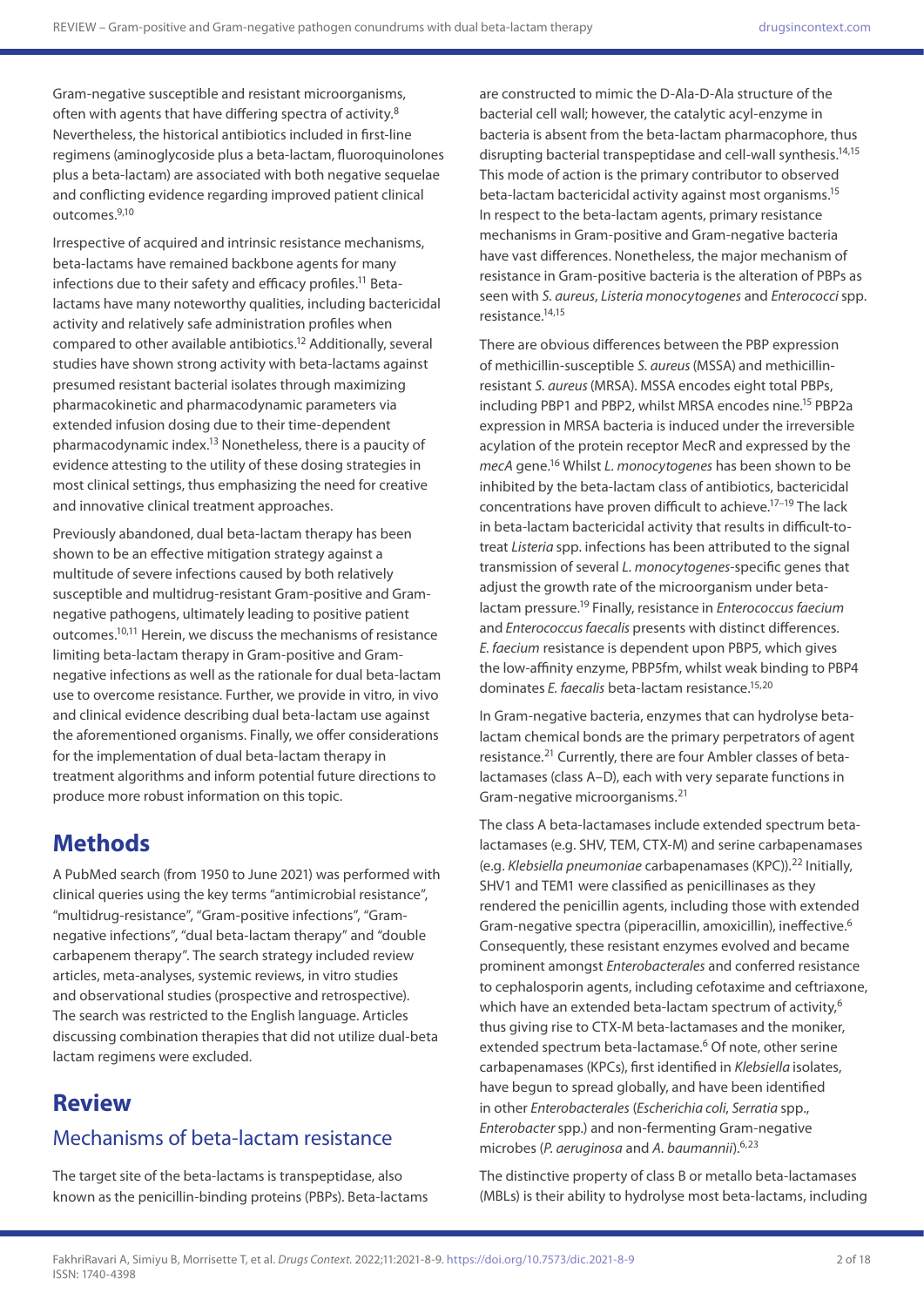carbapenems, but not aztreonam.<sup>24</sup> These enzymes carry a zinc requirement and, to date, there are several variants of the IMP, VIM and New Delhi (NDM) MBLs.

Class C beta-lactamases or cephalosporinases, also referred to as AmpC beta-lactamases, are mostly chromosomal enzymes.<sup>6</sup> AmpC beta-lactamases are often present at low production levels; however, high levels of resistance can be induced in the presence of specific induction agents.<sup>25</sup> The utility of cephalosporins in the presence of AmpC remains controversial; nevertheless, specific *Enterobacterales* isolates, including *Enterobacter spp*., have been shown to be less responsive to cephalosporin therapy in the presence of the class C enzymes.<sup>26</sup>

The oxacillinase (OXA) family of (class D) beta-lactamases have been identified as a subgroup that hydrolyses carbapenems in *A. baumannii* and *P. aeruginosa* bacteria.27 The OXA enzymes are typically chromosomal; however, they can also be intrinsically present in these microbes.<sup>27</sup> Hydrolysis associated with the OXA carbapenamases is slow; therefore, full carbapenem resistance requires the presence of additional resistance mechanisms such as an under-expression of porin channels and/or over-expression of efflux pumps.27,28 Table 1 provides a thorough description of resistance mechanisms in various Gram-positive and Gram-negative organisms.

### Beta-lactam/beta-lactamase inhibitors

Whilst these mentioned mechanisms of resistance have independent functions, they are often present in concert within Gram-negative species. The infections caused by microorganisms in which these beta-lactamases are present are typically characterized by the carbapenem-resistant *P. aeruginosa* (CRPA)*,* carbapenem-resistant *A. baumannii*  (CRAB) or multidrug-resistant (MDR) phenotypes.28 To counter this, beta-lactamase inhibitors (BLIs) with enzyme degrading properties, such as clavulanic acid, tazobactam, avibactam, vaborbactam, sulbactam and relebactam, have been formulated with beta-lactam (BL) agents to aid in the evasion of the described hydrolysing enzymes.<sup>29</sup> These BLIs have differing levels of activity against the various Ambler classes of beta-lactamases as shown with the increase of activity that tazobactam has against class A beta-lactamases and the high activity that avibactam has against classes C and D betalactamases when compared to other BLIs.<sup>30,31</sup> Whilst the BL/ BLI co-formulated agents, including ceftolozane/tazobactam, ceftazidime/avibactam, meropenem/vaborbactam, and imipenem/cilastatin/relebactam have been used against these carbapenem-resistant and MDR Gram-negative infections, declines in clinical response continue to exist.<sup>29,32</sup>

| <b>Organism</b>                                                                                              | <b>Resistance mechanism</b>                                                                                                                                                                                                                                        | <b>Antibiotics affected</b>                  |
|--------------------------------------------------------------------------------------------------------------|--------------------------------------------------------------------------------------------------------------------------------------------------------------------------------------------------------------------------------------------------------------------|----------------------------------------------|
| Enterococcus spp.4,15,63,66<br>(Gram-positive)                                                               | PBP-site modifications; PBP5 in E. faecium;<br>PBP4 in E. faecalis                                                                                                                                                                                                 | Penicillins<br>Cephalosporins                |
| Methicillin-susceptible<br>Staphylococcus spp.<br>(Gram-positive) $4,15$                                     | PBP-site modifications; PBPs 1 and 2 in<br>methicillin-susceptible S. aureus                                                                                                                                                                                       | Penicillins                                  |
| Methicillin-resistant<br>Staphylococcus spp.<br>(Gram-positive) <sup>4,15</sup>                              | MecA mediated PBP2a expression                                                                                                                                                                                                                                     | Penicillins<br>Cephalosporins<br>Carbapenems |
| Listeria monocytogenes<br>(Gram-positive) <sup>17,19</sup>                                                   | Single transmission-adjusted increases in<br>microorganism growth rates                                                                                                                                                                                            | Penicillins<br>Cephalosporins                |
| Enterobacterales (Escherichia<br>coli, Klebsiella pneumoniae,<br>Enterobacter spp.)47,115<br>(Gram-negative) | Extended spectrum beta-lactamases<br>(SHV, TEM, CTX-M) (Ambler class A);<br>serine carbapenamases (KPC) (Ambler class A);<br>metallo-beta lactamases (IMP, VIM, NDM)<br>(Ambler class B); AmpC beta-lactamases<br>(Ambler class C); oxacillinases (Ambler class D) | Penicillins<br>Cephalosporins<br>Carbapenems |
| Pseudomonas aeruginosa<br>(Gram-negative) <sup>47,115</sup>                                                  | Metallo-beta lactamases (IMP, VIM, NDM) (Ambler<br>class B); AmpC beta-lactamases (Ambler class C)<br>oxacillinases (Ambler class D)                                                                                                                               | Penicillins<br>Cephalosporins<br>Carbapenems |
| Acinetobacter baumannii<br>(Gram-negative) <sup>47,115</sup>                                                 | Metallo-beta lactamases (IMP, VIM, NDM) (Ambler<br>class B); oxacillinases (Ambler class D)                                                                                                                                                                        | Penicillins<br>Cephalosporins<br>Carbapenems |

#### **Table 1. Resistance mechanisms present in Gram-positive and Gram-negative bacteria.a**

aIncluded in this table are prominent resistance mechanisms characterized in select Gram-positive and Gram-negative organisms as well as commonly affected antibiotics.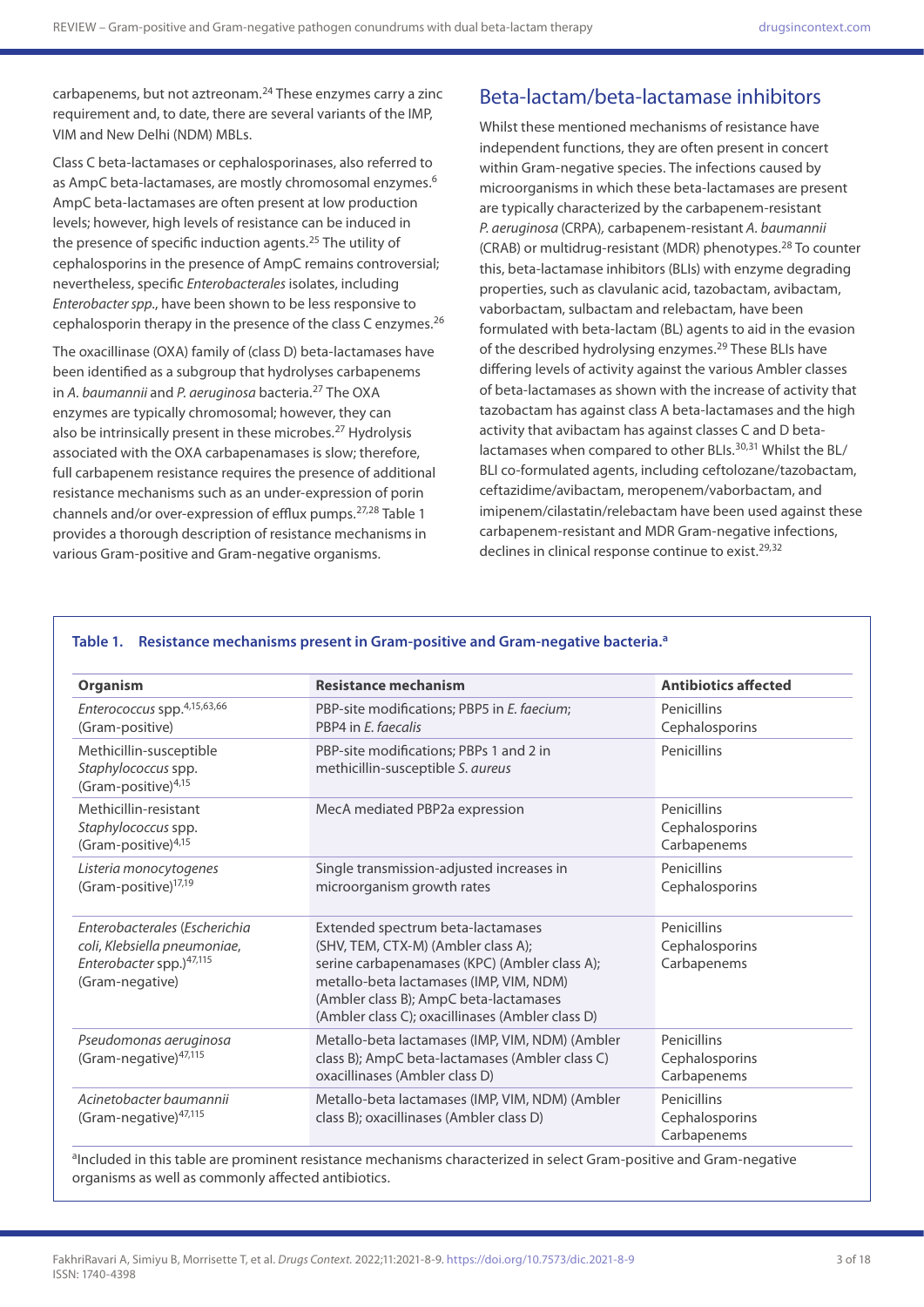### Rationale for dual-beta lactam therapy

**Synergistic activity and expanded spectra of activity** Synergy is defined as the enhanced activity of multiple agents when used in combination, compared to either agent used as a monotherapy.<sup>33</sup> The utilization of dual-beta lactam therapy has been shown to produce synergistic activity against both persistent or resistant Gram-positive and Gram-negative pathogens.10 This described synergy is largely based on the complementary binding of the active PBPs, resulting in the complete saturation of the antibiotic binding sites and a potential increase in bactericidal activity.10,34 Furthermore, the use of two agents in combination provides an expanded spectrum of activity as the agents utilized can provide complementary coverage of Gram-positive and/or Gram-negative microorganisms.

In persistent MSSA infections, ertapenem and cefazolin have been used as a synergistic combination. Hypotheses regarding the observed synergy are attributed to the binding of ertapenem to PBP1, circumventing the downregulation of PBP2 (cefazolin's primary PBP), in *S. aureus*. Thus, highlighting the advantage in utilizing beta-lactams that have complementary PBP binding affinities to maximize antibacterial potency.<sup>35</sup> With that, a similar rationale has been applied to the use of ampicillin and ceftriaxone in *E. faecalis* endocarditis as well as in *L. monocytogenes*-mediated infections.18 *Enterococcus*  spp. and *L. monocytogenes* share several similarities, including their innate resistance to ceftriaxone and the bacteriostatic activity of ampicillin.18 Nevertheless, cefotaxime (structurally similar to ceftriaxone) is a strong inhibitor of PBP2 and PBP3 in *Enterococcus* spp. and of PBP1, PBP2 and PBP4 in *L. monocytogenes*. 18,36–38 Studies have suggested that the complete saturation of the PBPs by ampicillin and ceftriaxone in these microorganisms presents with increased bactericidal activity when compared to ampicillin utilized as a monotherapy.18 This synergistic activity has been observed irrespective of the innate resistance of *Enterococcus* spp. and *L. monocytogenes* against cephalosporins.

In Gram-negative infections, the idea of synergy and complementary PBP binding has been recently shown with the use of cefiderocol and meropenem in combination against CRAB.39 An in vitro time-kill study showed increased bactericidal activity with cefiderocol and meropenem used in combination,39 this synergy being potentially attributed to cefiderocol, a novel siderophore cephalosporin occupying PBP3 whilst meropenem binds to PBP2, thus potentiating synergistic bactericidal activity.40 Additionally, antipseudomonal activity with dual beta-lactam regimens, where only one agent is active against *P. aeruginosa*, have been shown to be similar to beta-lactam and aminoglycoside therapy (in this combination, both agents possessed activity against *P. aeruginosa*), <sup>41-43</sup> therefore suggesting synergistic activity as the reasoning for the observed increase in activity.

Nonetheless, the increased binding of beta-lactam agents to PBPs has been reported to cause an overexpression

of certain beta-lactamases subsequently, in select circumstances, negatively impacting the opportunity for synergistic activity.<sup>11,41–44</sup> An example of this would be  $AmpC$ overexpression observed in *P. aeruginosa,* causative of betalactam-mediated PBP4 inactivation (PBP4 saturation).<sup>45,46</sup> Carbapenems are commonly employed against *P. aeruginosa* microorganisms due to increased resistance, and they have been shown to inactivate PBP4.<sup>45</sup> Therefore, in select circumstances, the use of an AmpC-degradable antibiotic (cephalosporin) and a carbapenem against a *P. aeruginosa* isolate may not result in synergistic activity.

#### **Activity via co-formulated beta-lactamase inhibitor**

As previously mentioned, BL/BLIs have activity against persistent and MDR Gram-negative bacteria, with that activity being largely attributed to the BLI.<sup>47</sup> Therefore, BL/BLI agents have been utilized in combination with other beta-lactams in primarily MDR Gram-negative infections; for example, the use of ceftazidime/avibactam plus aztreonam against CRPA and other MDR *Enterobacterales*. 48–50 The hypothesis surrounding this increase in activity is based upon an inhibition of class A and C beta-lactamases in the bacteria by avibactam (BLI) and 'bypassing' class B beta-lactamases with aztreonam, restoring antibacterial activity.<sup>48</sup> Further, ampicillin/sulbactam has been utilized in combination with an *A. baumannii*-active carbapenem (meropenem, imipenem/cilastin, doripenem) against CRAB due to a recognized increase in PBP occupancy (PBP1 and PBP3 by sulbactam and PBP2 by the carbapenem), resulting in increases in bactericidal activity.<sup>51,52</sup> Whilst the BLI is credited with the success in these mentioned BL/BLI plus additional BL treatment regimens, they do not exist in many countries, including the US, as lone agents.<sup>47,53,54</sup> Thus, treatment regimens that employ the BL/BLI combination plus an additional BL are often considered dual beta-lactam regimens.

#### **Less toxic alternative**

Beta-lactams have been typically used in combination with aminoglycosides, fluoroquinolones and tetracyclines against difficult-to-treat organisms. Nevertheless, these non-betalactam antibiotics have poor side-effect profiles, including nephrotoxicity and ototoxicity, which can be irreversible in some cases.<sup>10,11</sup> Therefore, the use of dual beta-lactams in place of these combinations can alleviate safety concerns whilst presenting with similar clinical successes.10,11,55

### Dual beta-lactam use in Gram-positive microorganisms

For Gram-positive bacteria, dual beta-lactam combination therapy has been evaluated clinically for several organisms, including *E. faecalis*, *L. monocytogenes* and *S. aureus* isolates.

*Enterococcus* spp. account for approximately 10% of bloodstream infections globally.56,57 They have also been reported to be the fourth most commonly isolated genus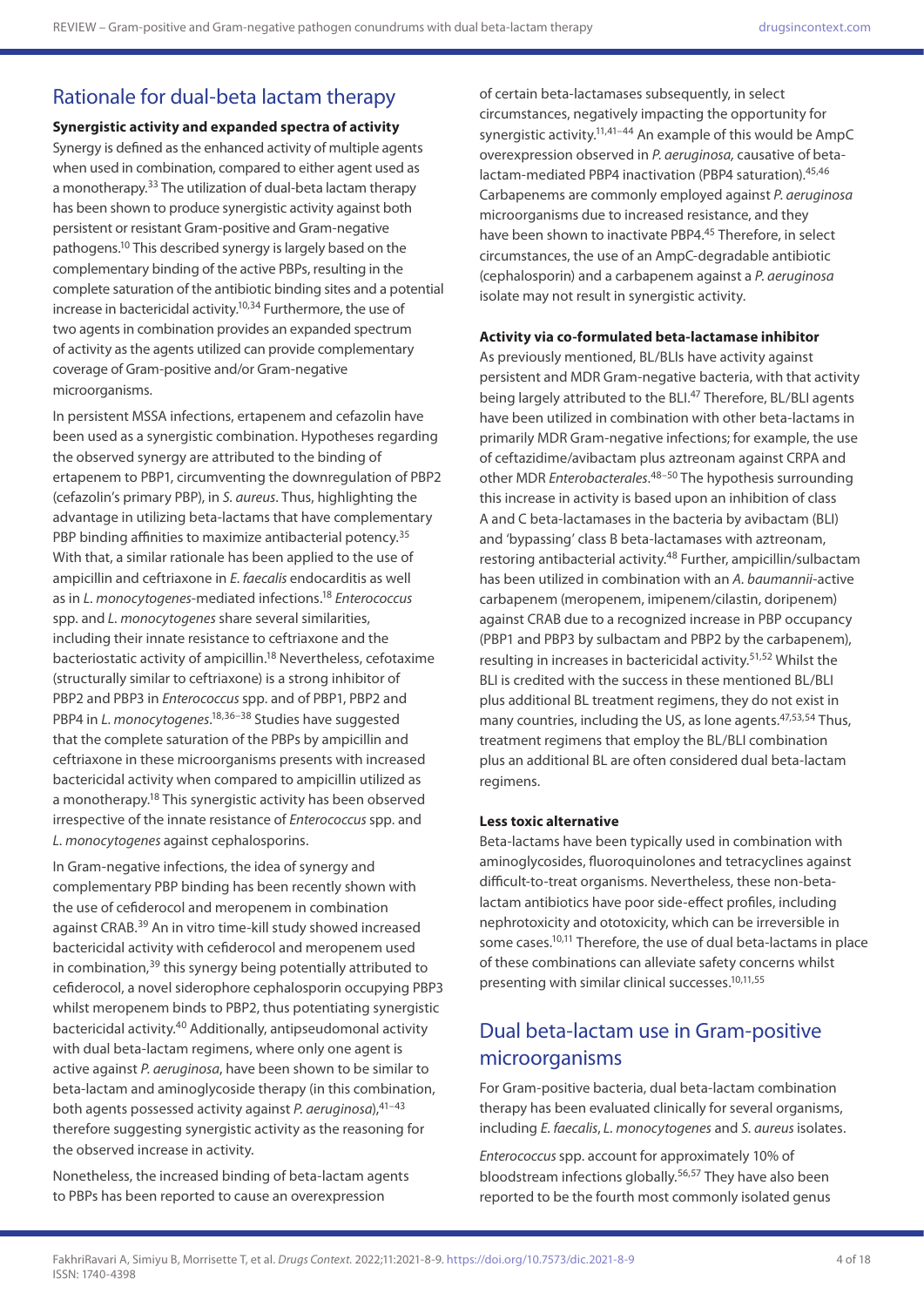in endocarditis, responsible for approximately 10% of all cases.58 *E. faecalis* and *E. faecium* are the two most prevalent *Enterococcus* species in infective endocarditis (IE), with *E. faecalis* accounting for ~97% of cases and *E. faecium* accounting for  $\sim$ 1–2% of cases.<sup>59</sup> Enterococci exhibit an intrinsic resistance to inhibition by some beta-lactam antibiotics secondary to the synthesis of a specific PBP with low affinity for these agents.60 Consequently, combination therapy utilizing a cell wall-active agent, such as penicillin G or ampicillin, with an aminoglycoside, has been the standard of care in patients with IE caused by *Enterococcus* spp. However, given the increasing incidence of enterococcal strains with high-level aminoglycoside resistance (HLAR), dual beta-lactam therapy has emerged as an alternative treatment option, particularly in *E. faecalis*. The benefits include avoidance of organ toxicities associated with aminoglycoside use, such as nephrotoxicity and ototoxicity, as well as a diminished need to perform therapeutic drug monitoring. An in vitro study against *E. faecalis* strains with HLAR demonstrated a reduction in the minimum inhibitory concentrations of ampicillin when combined with a fixed subinhibitory ceftriaxone concentration and found significantly lower residual bacterial titres in aortic valve vegetations of the combination in an experimental endocarditis animal model compared to ampicillin monotherapy.61 Another animal study concluded the combination of ceftriaxone and ampicillin was as effective as gentamicin and ampicillin for endocarditis in *E. faecalis* strains with no HLAR.62

Following these results, an observational, open-label, nonrandomized, multicentre study evaluated the safety and efficacy of a 6-week course of ampicillin plus ceftriaxone (AC) in patients with endocarditis due to HLAR *E. faecalis* and in those with non-HLAR *E. faecalis* endocarditis who could not tolerate aminoglycosides. A total of 43 patients were evaluated, 21 with HLAR and 22 with non-HLAR *E. faecalis* endocarditis. Amongst all episodes, the clinical cure rate was 67.4% at 3 months. The mortality rate during treatment was 28.6% and 18.2% in the HLAR and non-HLAR groups, respectively, which is similar to what had been reported in other enterococcal endocarditis series.<sup>63-65</sup> Furthermore. 95.3% of patients overall experienced no adverse effects. The findings of this study support the combination of AC as a potential alternative to beta-lactam-aminoglycoside combination therapy for the management of endocarditis caused by *E. faecalis* given similar efficacy outcomes and improved safety profiles.

To further expound on these findings, Fernández-Hidalgo et al. conducted an observational, non-randomized, comparative, multicentre cohort evaluating AC and ampicillin plus gentamicin (AG) for *E. faecalis* IE. A total of 246 patients were treated with AC (*n*=159) or AG (*n*=87) and 32% of episodes treated with AC had isolates expressing HLAR. No differences were observed in mortality during treatment, mortality at 3-month follow-up, treatment failure necessitating a change in antibiotics, or relapse.<sup>66</sup> However, adverse events requiring treatment discontinuation were much more common in the

AG group (25% *versus* 1%; *p*<0.001), mostly due to nephrotoxicity. Findings from this evaluation support the notion that combination therapy with AC was an effective alternative to AG for management of *E. faecalis* IE, including those isolates expressing HLAR.

As the clinical utility of AC increases for *E. faecalis* infections, there are concerns about collateral damage with continued use of ceftriaxone as it has been associated with increased risk of vancomycin-resistant enterococcus gastrointestinal colonization likely owing to its high biliary excretion.<sup>67,68</sup> Ampicillin in combination with other cephalosporins associated with less biliary excretion, including cefepime and ceftaroline, have been evaluated as alternative agents. Whilst promising, the current literature is limited to in vitro data.<sup>69-71</sup>

The combination of ampicillin and ceftriaxone has also been touted as a viable treatment regimen against infections caused by *L. monocytogenes*. 19,72 Similar to *E. faecalis*, *L. monocytogenes* is inherently resistant to cephalosporins such as ceftriaxone and the activity of ampicillin is bacteriostatic.<sup>18,19</sup> In addition, the traditional standard-of-care includes ampicillin and an aminoglycoside. Given these similarities, it has been postulated that the aforementioned antibiotic combination could be beneficial in cases of invasive *L. monocytogenes* infections.18 The efficacy of combining ampicillin and ceftriaxone was tested against clinical isolates of *L. monocytogenes*, including an endocarditis isolate, in two reports.<sup>18,73</sup> Though rare, endocarditis secondary to listeriosis is associated with a mortality rate of 37–48%.74,75 In vitro analyses revealed a synergistic effect of ampicillin plus ceftriaxone.<sup>73</sup> A more commonly encountered scenario for this combination includes its empiric use in meningitis for those over 50 years of age (or ampicillin plus cefotaxime in those patients  $<$ 1 month).<sup>76</sup> Realworld clinical application remains limited, and further research is needed.

*S. aureus* remains a leading cause of morbidity and mortality and has been reported to account for 20% of nosocomial bloodstream infections.77,78 Often associated with poor outcomes, antimicrobial selection continues to play an integral role in the management of *S. aureus* bacteraemia for both MSSA and MRSA phenotypes.79,80 Particularly in cases of persistent infections, a growing body of literature supports combination therapy with various agents for the management of MRSA, <sup>81</sup> many of them involving at least one beta-lactam. Of note, anti-staphylococcal beta-lactams remain the standard of care agents for the treatment of MSSA due to improved clinical outcomes compared to vancomycin.82 Sakoulas et al.35 described the synergistic activity and enhanced activity of the first-generation betalactam, cefazolin, in combination with ertapenem in vitro and in vivo. This combination was tested against an index MSSA bloodstream isolate in a patient with persistent bacteraemia despite appropriate empirical treatment with ceftaroline and de-escalation to cefazolin. Bacterial clearance was achieved within 24 hours of adding ertapenem to cefazolin. Subsequent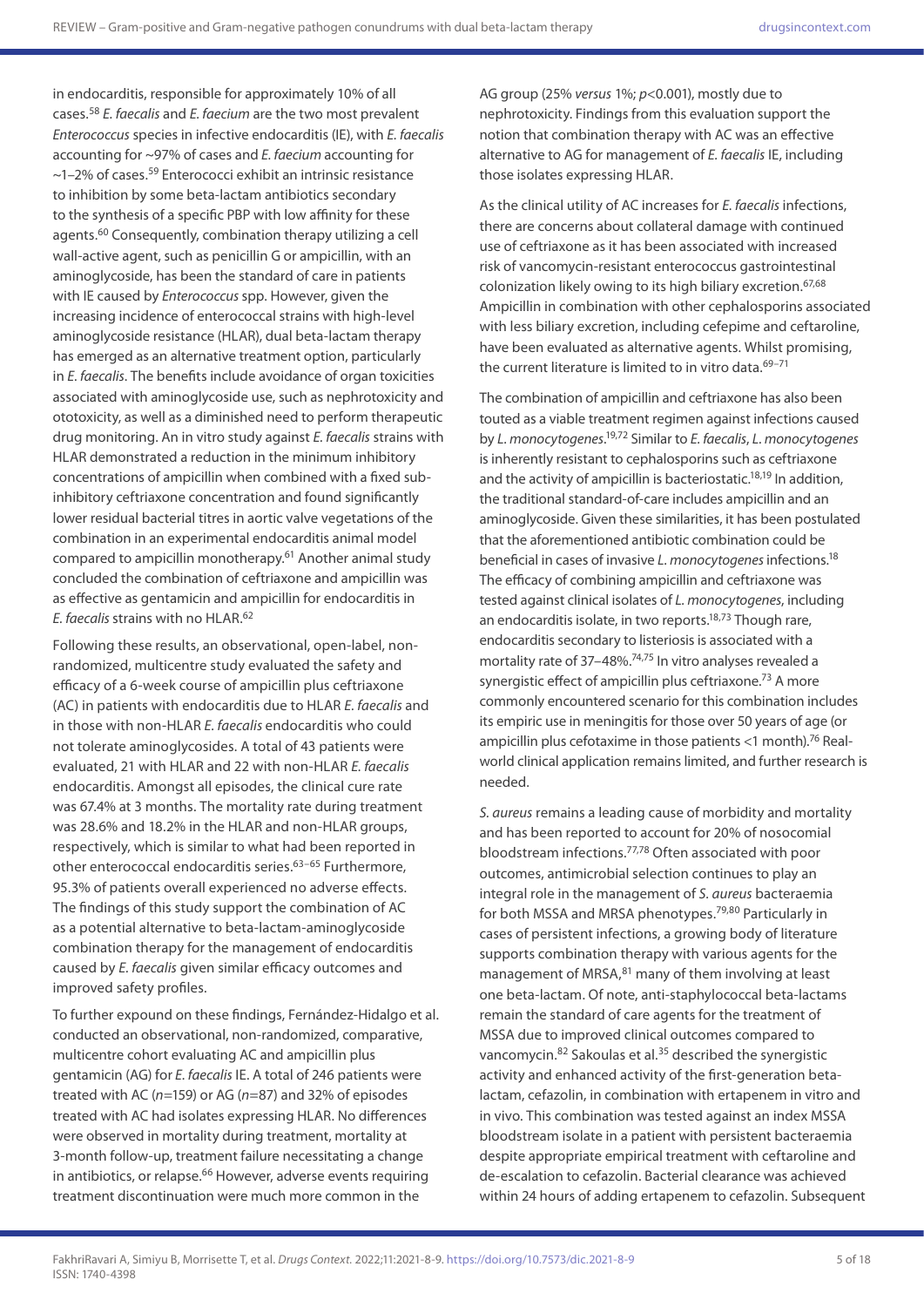in vitro studies revealed reduced cefazolin heteroresistance and biofilm formation with the addition of ertapenem as well as enhancement of innate immune killing via LL-37. Synergy was also noted in some MRSA strains with this combination despite neither agent having any demonstrable activity against MRSA.<sup>35</sup> This finding corroborates a prior report of beta-lactam (plus BLI) combination of meropenem, piperacillin and tazobactam having synergistic and bactericidal activity against MRSA isolates in vitro.<sup>83</sup> Despite promising in vitro data, clinical application remains scarce and is limited to case reports and case series. A case series published in 2020 evaluated 11 salvage cases (6 with endocarditis) treated with ertapenem and cefazolin after microbiological failure with conventional regimens (e.g. nafcillin, cefazolin) for MSSA bacteraemia. Patients had bacteraemia for a median of 6 days before successful clearance with ertapenem plus cefazolin combination therapy, with the majority of cases achieving clearance within 24 hours.<sup>84</sup> A 2020 case report described similar results in a patient with refractory MSSA bacteraemia and concomitant pneumonia.<sup>85</sup> Of interest, there is currently

an ongoing randomized-controlled clinical trial (ClinicalTrials. gov identifier: NCT04886284), expected to conclude in 2022, evaluating the use of cefazolin plus ertapenem in MSSA bacteraemia.86 Nonetheless, additional literature and, ideally, more prospective or randomized controlled trials are needed to further elucidate the place in therapy for this promising betalactam combination. Table 2 summarizes clinical findings with dual beta-lactam therapy against Gram-positive infections.

## Dual beta-lactam use in Gram-negative microorganisms

For Gram-negative bacteria, dual beta-lactam combination regimens have been evaluated against carbapenem-resistant *Enterobacterales* (CRE), CRPA and CRAB.

In vitro studies have shown synergistic activity against non-MBL CRE for the combination of meropenem and ceftazidime/ avibactam as well as all possible permutations of doublecarbapenem combinations. Contrastingly, synergistic activity

| Organism     | <b>Author</b>                                       | <b>Study design</b>                                                            | <b>Antibiotic combination</b><br>therapy                      | <b>Clinical scenario</b>                                                                    | <b>Outcome</b>                                                                                                                                                                                               |
|--------------|-----------------------------------------------------|--------------------------------------------------------------------------------|---------------------------------------------------------------|---------------------------------------------------------------------------------------------|--------------------------------------------------------------------------------------------------------------------------------------------------------------------------------------------------------------|
| Enterococcus | Gavaldá<br>et al., 2007 <sup>63</sup>               | Observational,<br>open-<br>label, non-<br>randomized,<br>multicentre<br>study  | Ampicillin + ceftriaxone                                      | E. faecalis<br>endocarditis with<br>HLAR (48.8%) and<br>non-HLAR (51.2%)<br>isolates        | 43 cases; cure rate at<br>end of therapy of 71.4%<br>(HLAR) versus 72.7% (non-<br>HLAR); higher tolerability<br>and similar mortality to<br>previously reported cases                                        |
|              | Fernández-<br>Hidalgo<br>et al., 2013 <sup>66</sup> | Observational,<br>non-<br>randomized,<br>comparative,<br>multicentre<br>cohort | Ampicillin + ceftriaxone<br>versus ampicillin +<br>gentamicin | E. faecalis<br>endocarditis with<br>HLAR-AC group<br>(32%) and non-<br><b>HLAR</b> isolates | 246 cases; No difference<br>in mortality during<br>treatment, mortality at<br>3-months, treatment<br>failure requiring a change<br>in therapy, or relapse;<br>more adverse events in<br>aminoglycoside group |
| <b>MSSA</b>  | Sakoulas<br>et al., 2016 <sup>35</sup>              | Case report                                                                    | Ertapenem + cefazolin                                         | Persistent<br>bacteraemia of 5<br>days                                                      | Single case; bacterial<br>clearance within 24 hours<br>of initiating combination<br>therapy                                                                                                                  |
|              | Sargi et al.,<br>202085                             | Case report                                                                    | Ertapenem + cefazolin                                         | Persistent<br>bacteraemia with<br>concomitant<br>pneumonia                                  | Single case; bacterial<br>clearance after 3 days of<br>combination therapy                                                                                                                                   |
|              | Ulloa et al.,<br>202084                             | Case series                                                                    | Ertapenem + cefazolin                                         | Persistent<br>bacteraemia for a<br>median of 6 days                                         | 11 cases; 8/11 cases<br>achieved bacterial<br>clearance achieved<br>within 24 hours; bacterial<br>clearance in all cases<br>within 3 days                                                                    |

**Table 2. Compilation of clinical studies evaluating dual-beta lactam therapy against Gram-positive organisms.a**

aIncluded in Table 2 is a compilation of the patient outcomes from clinical studies that investigate the use of various dual-beta lactam combinations against several species of Gram-positive and Gram-negative organisms.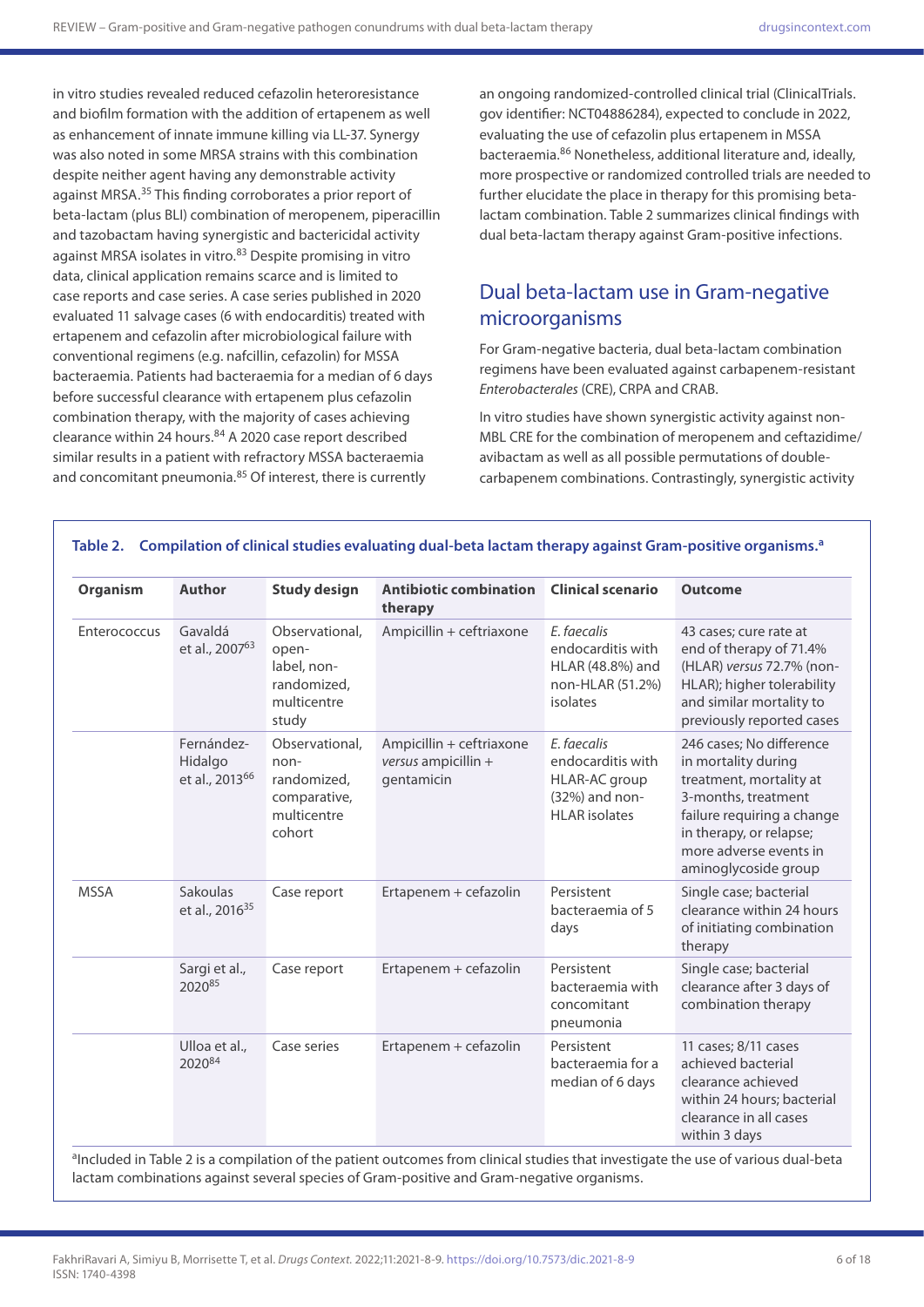against MBL CRE has been shown for the combination of aztreonam and ceftazidime/avibactam.10,48,54,87–89 Cefoxitin is a strong beta-lactamase inducer and has been shown to cause antagonism when combined with aztreonam or piperacillin in vitro.10,90 Against non-MBL *P. aeruginosa*, in vitro studies have shown synergistic activity for combinations of piperacillin and a third-generation cephalosporin, piperacillin and cefepime, ceftazidime and meropenem, and ceftazidime/avibactam and meropenem, whereas synergistic activity against MBL *P. aeruginosa* has been shown for the combination of aztreonam and ceftazidime/avibactam.10,87,91–94 Further, the combination of aztreonam and piperacillin/tazobactam has been shown to result in antagonism against *P. aeruginosa*. 10,95 Additionally, combinations of meropenem and ampicillin/ sulbactam and of imipenem plus ampicillin/sulbactam have been shown to have synergistic activity against CRAB.96,97

Double-carbapenem therapy (DCT) for the treatment of infections caused by CRE organisms has emerged as a viable treatment regimen.98 Various case reports, case series and observational studies have been published describing the activity of DCT. A systematic review and meta-analysis of three cohort or case–control studies evaluated 235 patients and found a lower mortality rate with DCT when compared to the control treatment (colistin, tigecycline and aminoglycoside monotherapies, or combined regimens).99 The infections evaluated included pneumonia, bacteraemia and urinary tract infections, all caused by *Klebsiella pneumoniae*. There was no statistically significant difference between the treatment arms regarding clinical or microbiological response. The most common DCT regimen was ertapenem plus meropenem, with few patients receiving ertapenem plus doripenem. Ertapenem plus imipenem has not been clinically evaluated due to the potential for an increased risk of neurotoxicity. A more recent meta-analysis of observational studies evaluated 1,849 patients with carbapenem-resistant *K. pneumoniae* and found a significantly lower 28-day to 30-day mortality rate and higher microbiological cure rate with DCT compared to standard antibiotic therapy.100 However, there was no statistically significant difference in 60-day to 90-day mortality, likely as a result of the observational nature of the studies included.

The treatment of infections due to MBL-producing *Enterobacterales* has been very challenging due to limited treatment options that maintain activity against MBLs. The combination of aztreonam plus ceftazidime/ avibactam has been readily evaluated, clinically, against MBL *Enterobacterale*s.101 Whilst case reports and case series have documented clinical success, clinical failure, as well as recurrence after those observed clinical successes, have also been documented.101–103 A recent prospective, multicentre, observational study enrolled 102 patients with bacteraemia due to MBL-producing *Enterobacterales*; patients either received a combination of aztreonam plus ceftazidime/ avibactam or other active antibiotics (OAA), including but not limited to colistin, tigecycline, fosfomycin, gentamicin or meropenem.49 The rate of 30-day mortality was 19.2% with

ceftazidime/avibactam plus aztreonam compared to 44.0% in the OAA group (*p*=0.007). A propensity score-adjusted analysis also showed significantly lower 30-day mortality, lower clinical failure on day 14, and shorter length of stay with the use of ceftazidime/avibactam and aztreonam compared to OAA. Likely due to predominant colistin and aminoglycoside use, the rate of nephrotoxicity was significantly higher in the OAA group (20.0% *versus* 1.9%; *p*=0.003). These results are promising for the use of ceftazidime/avibactam and aztreonam against MBL-producing *Enterobacterales*. Furthermore, a single case report has documented the successful use of this combination for the treatment of MBL-producing *P. aeruginosa* in a patient with pneumonia.<sup>101</sup>

Treatment options for CRAB remain scarce with combinations that include ampicillin/sulbactam heavily represented amongst dual beta-lactam therapies.96,104,105 The combination of ampicillin/sulbactam plus imipenem was evaluated in a retrospective single-centre observational study of 386 patients with healthcare-associated infections, mainly bacteraemia, respiratory and urinary tract infections, caused by MDR *A. baumannii*. <sup>106</sup> Patients received either a tigecycline regimen, either alone or in combination with ceftazidime, ceftriaxone, or piperacillin/tazobactam or only a combination of imipenem and ampicillin/sulbactam. There were no statistically significant differences between the two groups in 30-day mortality. Clinical cure or improvement was significantly higher in the tigecycline group, whereas microbiological eradication was significantly higher in patients receiving imipenem and sulbactam. Moreover, a small randomized clinical trial enrolled 47 patients with ventilator-associated pneumonia due to CRAB to receive either meropenem plus colistin or meropenem plus ampicillin/sulbactam.96 There were no statistically significant differences between the groups in clinical response or microbial eradication likely due to the study being underpowered.

Clinical experience with dual beta-lactam treatment of non-MBL CRPA is also very limited. A systematic review and meta-analysis of randomized clinical trials comparing dual beta-lactam therapy to beta-lactam plus aminoglycoside therapy found no statistically significant difference in clinical response, although there was a non-significant trend toward higher response with dual beta-lactam therapy.<sup>11</sup> Many of the patients included had febrile neutropenia and were enrolled in the studies in the 1970s and 1980s. There was also no statistically significant difference in microbiological response, including in the subgroup of patients with *P. aeruginosa* infections; however, there was a non-significant trend toward higher response with dual beta-lactam therapy.<sup>11</sup> Compared to beta-lactam plus aminoglycoside therapy, dual beta-lactam therapy was associated with significantly lower nephrotoxicity and ototoxicity but with a higher risk of hypokalaemia and coagulation abnormality, which could have been due to high usage of moxalactam during that time period.<sup>11</sup> Table 3 summarizes in vitro and clinical findings with dual beta-lactam therapy against Gram-negative infections.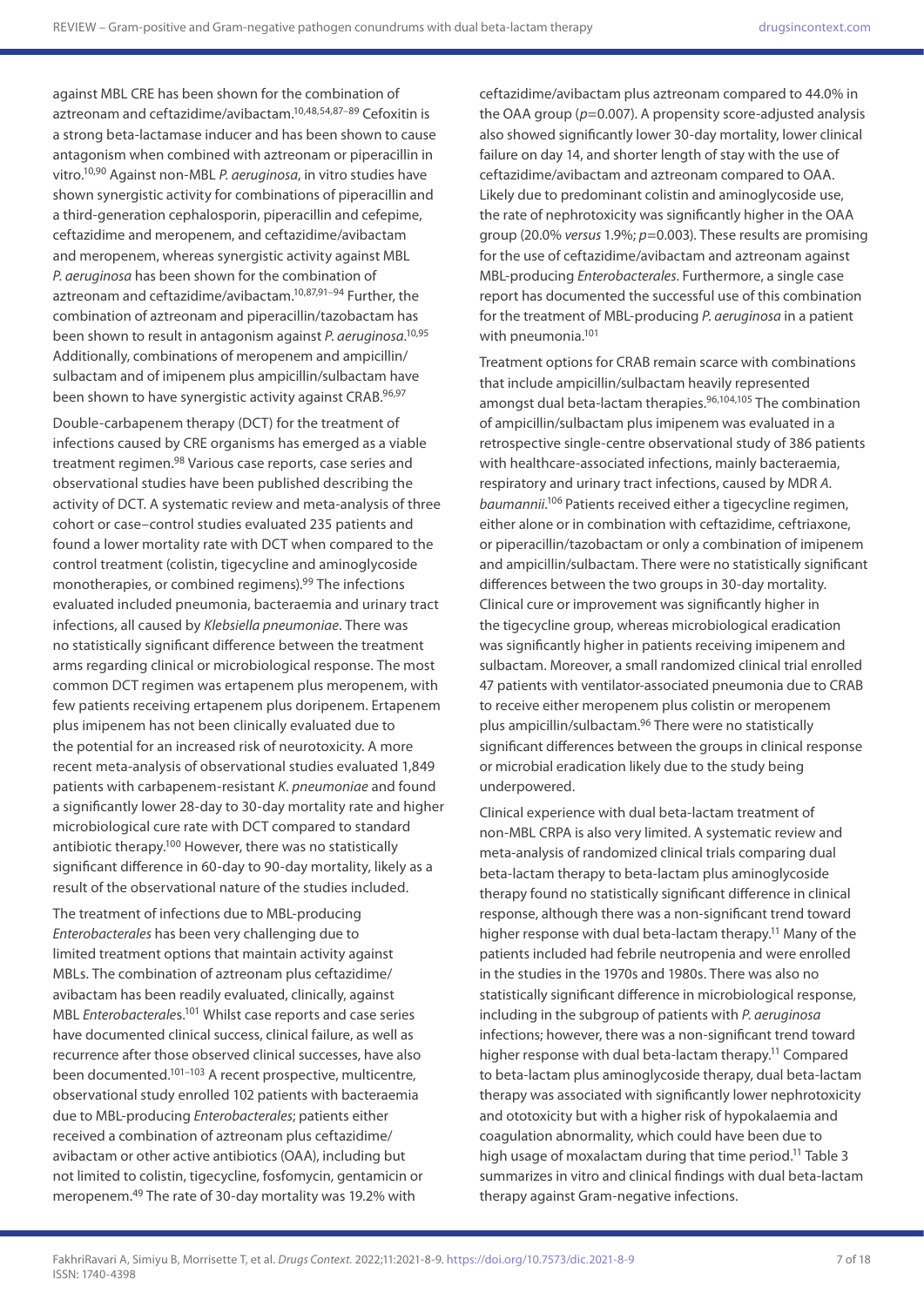| <b>Organism Author</b> |                                            | <b>Study design</b> | <b>Antibiotic combination</b><br>therapy             | <b>Clinical scenario</b>                                                                                    | <b>Outcome</b>                                                                 |
|------------------------|--------------------------------------------|---------------------|------------------------------------------------------|-------------------------------------------------------------------------------------------------------------|--------------------------------------------------------------------------------|
| Non-MBL<br>CRE         | Ceccarelli<br>et al., 2013 <sup>116</sup>  | Case report         | Ertapenem + doripenem                                | Bacteraemia +<br>pneumonia                                                                                  | Clinical and microbiological<br>response                                       |
|                        | Giamarellou<br>2013111                     | Case series         | Ertapenem + meropenem<br>Ertapenem + doripenem       | Bacteraemia, urinary<br>tract infection                                                                     | Clinical and microbiological<br>response in 3/3                                |
|                        | Oliva et al.,<br>2014117                   | Case series         | Ertapenem + meropenem                                | Bacteraemia, aortic<br>periprosthetic<br>infection                                                          | Clinical and<br>microbiological response<br>in 3/3; 1 death                    |
|                        | Camargo<br>et al., 2015 <sup>118</sup>     | Case report         | Ertapenem + meropenem                                | Bacteraemia +<br>pneumonia +<br>intra-abdominal<br>infection                                                | Microbiological failure,<br>switched to ceftaz/avi +<br>ertapenem              |
|                        | Chua et al.,<br>2015119                    | Case series         | Ertapenem + doripenem                                | Pneumonia, surgical<br>site infection                                                                       | Clinical and<br>microbiological response in<br>2/2; both died                  |
|                        | Oliva et al.,<br>2015120                   | Case report         | Ertapenem + meropenem                                | Central venous<br>catheter infection                                                                        | Clinical and microbiological<br>response                                       |
|                        | Tumbarello<br>et al., 2015 <sup>121</sup>  | Case series         | Ertapenem + meropenem                                | Bacteraemia                                                                                                 | 3/8 died                                                                       |
|                        | Oliva et al.,<br>2016 <sup>122</sup>       | Case series         | Ertapenem + meropenem                                | Urinary tract<br>infection, skin<br>infection, hardware<br>infection, pneumonia,<br>multiple site infection | Clinical and<br>microbiological response in<br>12/15; 1 death                  |
|                        | Cprek et al.,<br>2016 <sup>123</sup>       | Case series         | Ertapenem + meropenem<br>or<br>ertapenem + doripenem | Bacteraemia,<br>pneumonia,<br>intra-abdominal<br>infection, urinary<br>tract infection, skin<br>infection   | Clinical response in 7/18;<br>microbiological response in<br>11/14; 5 deaths   |
|                        | Montelione<br>2016 et al., 124             | Case report         | Ertapenem + meropenem                                | Aortic periprosthetic<br>infection                                                                          | Clinical and<br>microbiological<br>response                                    |
|                        | Oliva et al.,<br>2016122                   | Case report         | Ertapenem + meropenem                                | Bacteraemia +<br>surgical site infection<br>+ pneumonia                                                     | Clinical and<br>microbiological response                                       |
|                        | Basaranoglu<br>et al., 2017 <sup>125</sup> | Case series         | Ertapenem + meropenem                                | Bacteraemia                                                                                                 | Clinical response in 2/3;<br>microbiological response<br>in $3/3$              |
|                        | Nekidy<br>et al., 2017 <sup>126</sup>      | Case report         | Ertapenem + meropenem                                | Bacteraemia<br>+ surgical site<br>$inflection + urinary$<br>tract infection $+$<br>pneumonia                | Clinical and microbiological<br>response                                       |
|                        | Souli et al.,<br>2017 <sup>127</sup>       | Case series         | Ertapenem + meropenem                                | Bacteraemia, urinary<br>tract infection,<br>pneumonia,<br>ventricular drainage<br>infection                 | Clinical response in 21/27;<br>microbiological response in<br>20/27; 8/27 died |

Table 3. Compilation of clinical studies evaluating dual-beta lactam therapy against Gram-negative organisms.<sup>a</sup>

*(Continued)*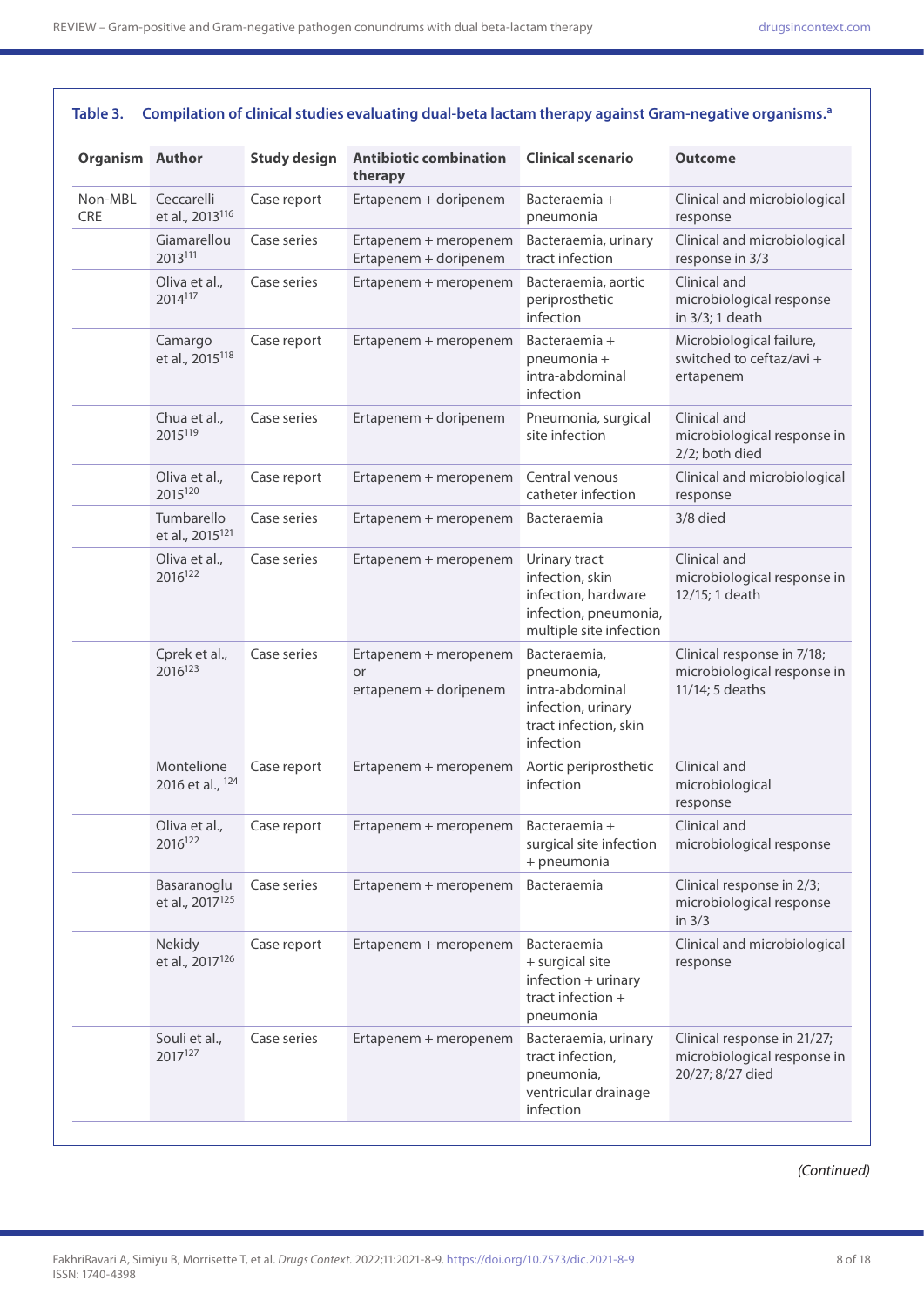| <b>Organism Author</b> |                                                    | <b>Study design</b>                                                                       | <b>Antibiotic combination</b><br>therapy                                 | <b>Clinical scenario</b>                                                                                                            | Outcome                                                                                                                                                                                                             |
|------------------------|----------------------------------------------------|-------------------------------------------------------------------------------------------|--------------------------------------------------------------------------|-------------------------------------------------------------------------------------------------------------------------------------|---------------------------------------------------------------------------------------------------------------------------------------------------------------------------------------------------------------------|
|                        | Piedra-<br>Carrasco<br>et al., 2018 <sup>128</sup> | Case report                                                                               | Ertapenem + meropenem                                                    | Bacteraemia                                                                                                                         | Clinical and microbiological<br>response                                                                                                                                                                            |
|                        | Galvao et al.,<br>2018129                          | Case report                                                                               | Ertapenem + meropenem                                                    | Bacteraemia and<br>surgical site infection                                                                                          | <b>Died</b>                                                                                                                                                                                                         |
|                        | Jiao et al.,<br>201911                             | Systematic<br>review<br>and meta-<br>analysis of 13<br>randomized<br>controlled<br>trials | Double beta-lactam<br>versus beta-lactam +<br>aminoglycoside             | Febrile neutropenia<br>(majority),<br>pneumonia, severe<br>infection                                                                | Clinical cure: 67.4% versus<br>64.2% ( $p=0.09$ ; $1^2=0$ %)<br>Microbiological cure: 66.5%<br>versus 58.6% (p=0.08;<br>$1^2=0\%$ )                                                                                 |
|                        | Li et al.,<br>2020109                              | Systematic<br>review and<br>meta-analysis<br>of three<br>observational<br>studies         | Ertapenem + meropenem<br>or ertapenem +<br>doripenem                     | Bacteraemia,<br>pneumonia, intra-<br>abdominal infection,<br>skin infection, urinary<br>tract infection,<br>multiple site infection | Clinical cure: 67.8% versus<br>54.7% (p=0.05; l <sup>2</sup> =25%)<br>Microbiological cure: 61.7%<br>versus 43.9% (p=0.07;<br>$1^2$ =19%)<br>Mortality: 24.7% versus<br>41.2% ( $p=0.009$ ; $1^2=0$ %)              |
| <b>MBL CRE</b>         | Rosa et al.,<br>2018130                            | Case series                                                                               | Ertapenem + meropenem                                                    | Urinary tract infection                                                                                                             | Clinical and microbiological<br>response in 2/2                                                                                                                                                                     |
|                        | Davido et al.,<br>2017101                          | Case report                                                                               | Aztreonam + ceftazidime/<br>avibactam                                    | Bacteraemia                                                                                                                         | Clinical cure, but<br>ultimately died                                                                                                                                                                               |
|                        | Shaw et al.,<br>2017103                            | Case series                                                                               | Aztreonam + ceftazidime/<br>avibactam                                    | Bacteraemia, urinary<br>tract infection, intra-<br>abdominal infection,<br>pneumonia                                                | Clinical cure in 6/10 but<br>2 of the 6 had recurrence;<br>3/10 died                                                                                                                                                |
|                        | Emeraud<br>et al., 2019 <sup>102</sup>             | Case report                                                                               | Aztreonam + ceftazidime/<br>avibactam                                    | Urinary tract infection                                                                                                             | Clinical and<br>microbiological cure                                                                                                                                                                                |
|                        | Falcone<br>et al., 2020 <sup>49</sup>              | Observational<br>study                                                                    | Aztreonam + ceftazidime/<br>avibactam                                    | Bacteraemia                                                                                                                         | Clinical cure: 75% versus<br>48% ( $p=0.005$ )<br>Mortality: 19.2% versus<br>44% (p=0.007)                                                                                                                          |
| Non-MBL<br><b>CRPA</b> | Jiao et al.,<br>201911                             | Systematic<br>review<br>and meta-<br>analysis of 13<br>randomized<br>controlled<br>trials | Double beta-lactam<br>versus beta-lactam +<br>aminoglycoside             | Febrile neutropenia<br>(majority),<br>pneumonia, severe<br>infection                                                                | Clinical cure: 67.4% versus<br>64.2% ( $p=0.09$ ; $\binom{2}{0}$<br>Microbiological cure:<br>66.5% versus 58.6%<br>$(p=0.08; l^2=0\%)$<br>Microbiological<br>cure in PA subgroup:<br>58.5% versus 60.6%<br>(p>0.05) |
| <b>CRAB</b>            | Lee et al.,<br>2013106                             | Observational<br>study                                                                    | Sulbactam + imipenem/<br>cilastatin or<br>tigecycline-based<br>treatment | Bacteraemia, urinary<br>tract infection,<br>pneumonia, other                                                                        | Clinical cure: 50% versus<br>69.2% (p<0.001)<br>Microbiological cure:<br>11.7% versus 1.1%<br>(p<0.001)<br>Mortality: 53.3% versus<br>53.3% ( $p=0.93$ )                                                            |

*(Continued)*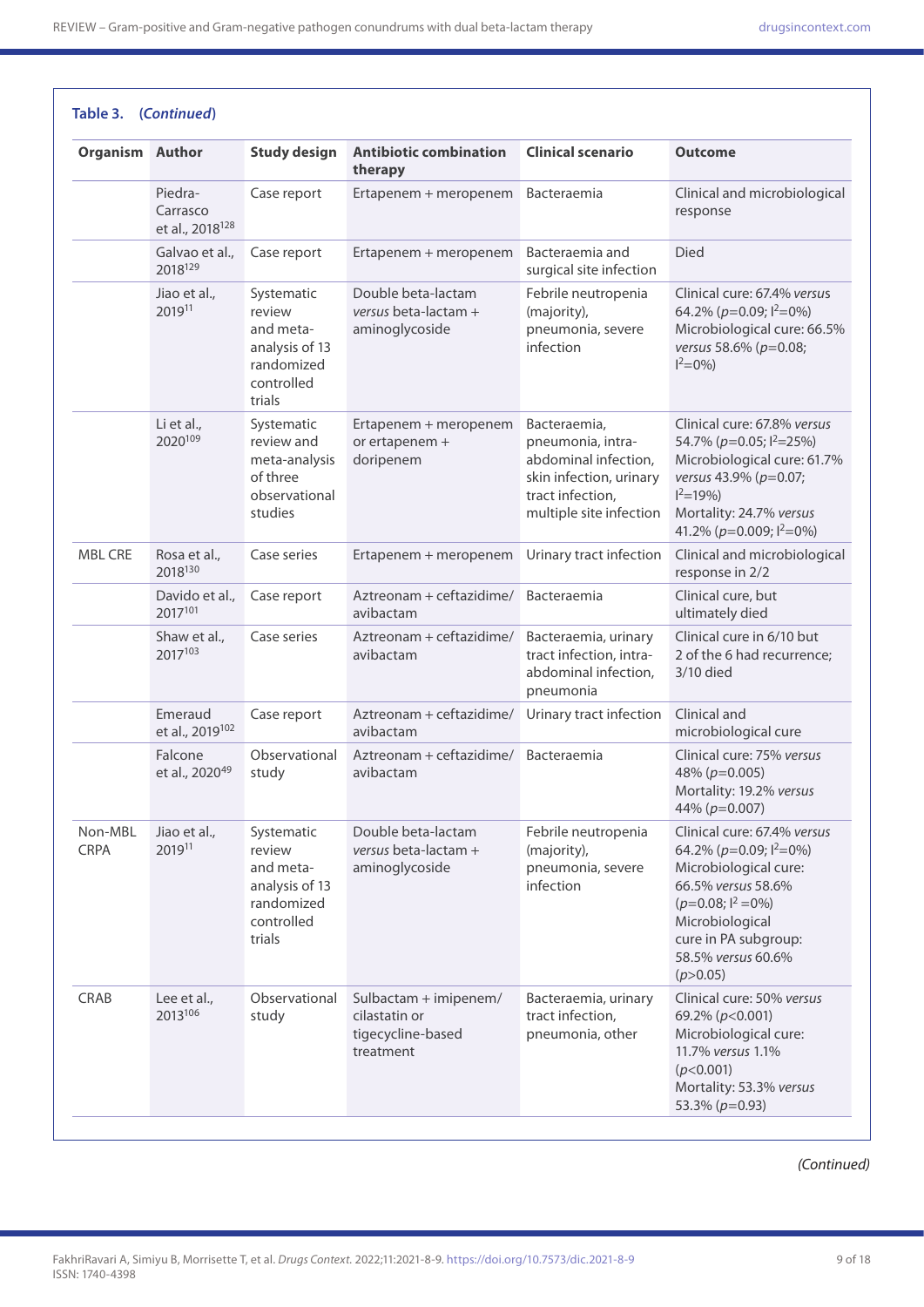| Table 3.<br>(Continued) |                                       |                                |                                                                            |                                                              |                                                                                                                                                               |  |
|-------------------------|---------------------------------------|--------------------------------|----------------------------------------------------------------------------|--------------------------------------------------------------|---------------------------------------------------------------------------------------------------------------------------------------------------------------|--|
| Organism                | Author                                | <b>Study design</b>            | <b>Antibiotic combination</b><br>therapy                                   | <b>Clinical scenario</b>                                     | <b>Outcome</b>                                                                                                                                                |  |
| <b>MBL CRPA</b>         | Davido et al.,<br>2017 <sup>101</sup> | Case report                    | Aztreonam + ceftazidime/<br>avibactam                                      | Pneumonia                                                    | Clinical cure and survival                                                                                                                                    |  |
| <b>CRAB</b>             | Lee et al.,<br>2013106                | Observational<br>study         | Sulbactam $+$ imipenem/<br>cilastatin or<br>tigecycline-based<br>treatment | Bacteraemia, urinary<br>tract infection,<br>pneumonia, other | Clinical cure: 50% versus<br>69.2% ( $p<0.001$ )<br>Microbiological cure: 11.7%<br>versus $1.1\%$ (p<0.001)<br>Mortality: 53.3% versus<br>53.3% ( $p=0.93$ )  |  |
|                         | Khalili et al.,<br>201896             | Randomized<br>controlled trial | Ampicillin/sulbactam $+$<br>meropenem or<br>$colistin + meropenem$         | Pneumonia                                                    | Clinical cure: 75% versus<br>$69.6\%$ ( $p=0.75$ )<br>Microbiological cure: 87.5%<br>versus 91.3% ( $p=0.59$ )<br>Mortality: 41.67% versus<br>39.13% (p>0.99) |  |

aIncluded in Table 3 is a compilation of the patient outcomes from clinical studies that investigate the use of various dual-beta lactam combinations against several species of Gram-positive and Gram-negative organisms.

Non-MBL CRE, non-metallo beta-lactamase carbapenem-resistant *Enterobacterales*; MBL CRE, metallo beta-lactamase carbapenem-resistant *Enterobacterales*; Non-MBL CRPA, non-metallo beta-lactamase carbapenem-resistant *Pseudomonas aeruginosa*; MBL CRPA, metallo beta-lactamase carbapenem-resistant *Pseudomonas aeruginosa*; CRAB, carbapenem-resistant *Acinetobacter baumanii*

## **Discussion (clinical applications and future considerations)**

With the available antimicrobials currently on the market paired with the characteristic differences of various infections, there are nearly infinite clinical scenarios that could be tailored to each unique patient. Overall, the results available from in vitro and clinical studies evaluating dual beta-lactam therapy have been predominantly favourable.

For Gram-positive organisms, dual beta-lactam therapy is most utilized in the clinical realm for *E. faecalis* IE, empiric coverage of community-acquired meningitis in extremes of age, and in cases of refractory MSSA infections.59,76,84 Endocarditis caused by *E. faecalis* was historically treated with ampicillin plus an aminoglycoside; however, this regimen is falling out of favour due to similar outcomes and an enhanced safety profile noted with ceftriaxone plus ampicillin as well as rising aminoglycoside resistance and the lack of need to measure aminoglycoside serum concentrations.55,59,62

Common causes of community-acquired bacterial meningitis include *Streptococcus pneumoniae*, *Neisseria meningitidis*  and, in patients less than 1 month of age or older than 50 years of age, *L. monocytogenes*. 107,108 Commonly, ceftriaxone (or cefotaxime in neonates) and vancomycin are utilized for coverage of *S. pneumoniae* and *N. meningitidis*, whilst ampicillin is added in this population due to its in vitro potency against *L. monocytogenes* and most extensive experience against this organism.17,72,76 Lastly, dual beta-lactam therapy may be utilized in serious cases of *S. aureus*. Despite there being limited-tono data describing this approach within infections caused by MRSA, positive clinical reports are accumulating, promoting the use of the cefazolin and ertapenem combination therapy as a salvage regimen against infections caused by MSSA.<sup>84</sup>

For Gram-negative organisms, the combination of betalactams may be used in patients clinically to treat drugresistant organisms, including CRE, CRPA and CRAB.11,49,99 Interestingly, positive outcomes of DCT against CRE have been reported, particularly when utilizing high-dose regimens and extended infusions<sup>109</sup> (Table 4). Despite being classified as resistant by the Clinical Laboratory and Science Institute, the increased dose and extended infusion enhance exposures, which optimize the time-dependent pharmacodynamic index of the carbapenems. Specifically, when ertapenem is used, the mechanism of synergy is theorized to be due to the preferential affinity of KPC to ertapenem in comparison to the other carbapenems.<sup>110</sup> Ertapenem is utilized as a 'suicide substrate', consuming the carbapenamases, allowing higher concentrations of the other carbapenem (which is likely hydrolysed to a lesser extent) to be available to inhibit cell wall synthesis.<sup>98,109,111</sup> Particularly against MBL-producing CRE, the combination of ceftazidime/avibactam plus aztreonam has shown promise clinically due to the inability of these enzymes to inactivate aztreonam. However, these isolates typically harbour other resistance mechanisms that inhibit aztreonam (co-production of other beta-lactamases such as ESBLs and KPCs), thus requiring the addition of the combination agent ceftazidime/avibactam as avibactam is not currently commercially available as a single agent.49,50,112 Whilst the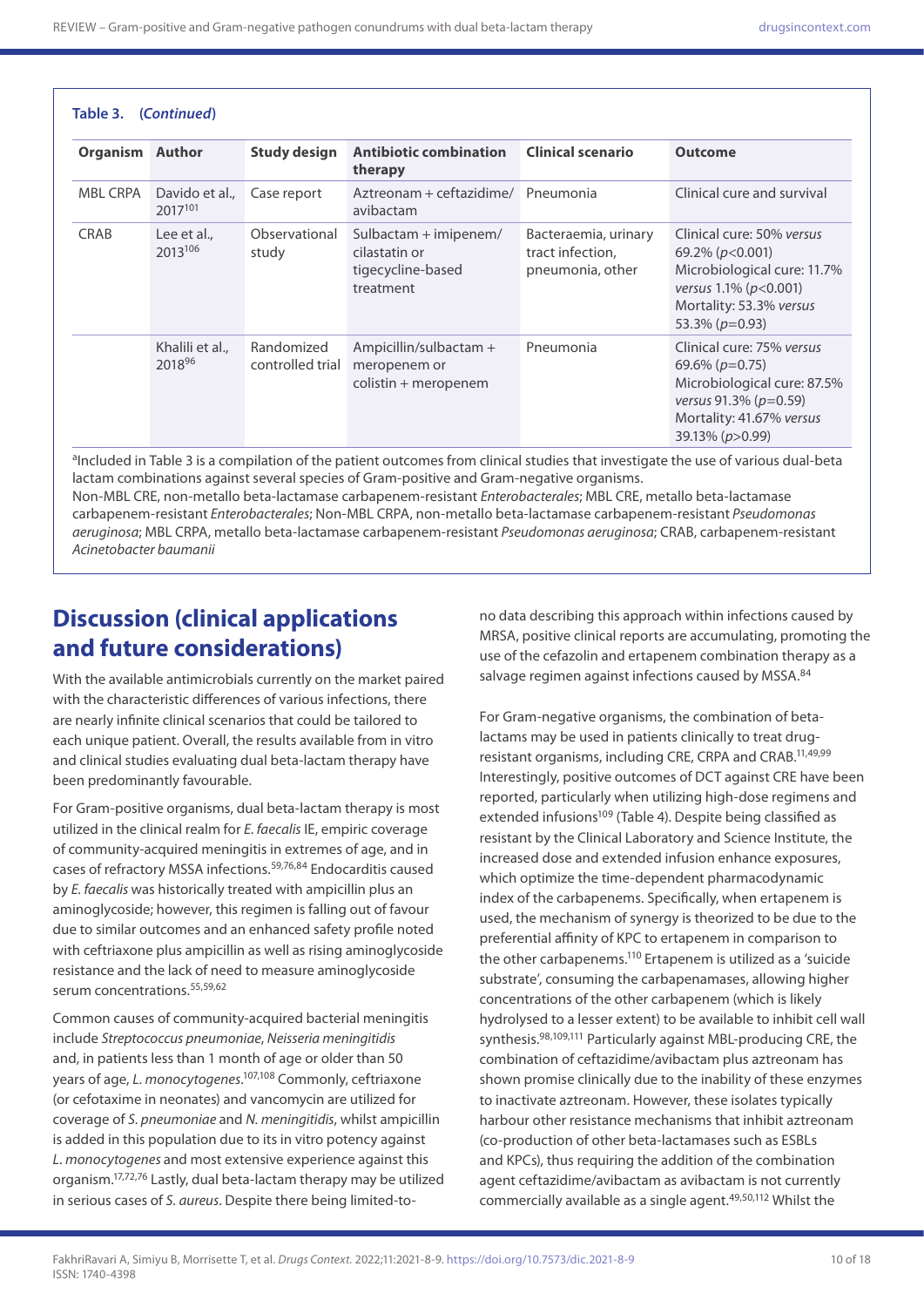| <b>Pathogen</b>         | <b>Infection</b>                                                                                                          | <b>Dosing</b>                                                      | Duration of therapy <sup>b</sup> Reference                  |                                     |
|-------------------------|---------------------------------------------------------------------------------------------------------------------------|--------------------------------------------------------------------|-------------------------------------------------------------|-------------------------------------|
| Gram-positive organisms |                                                                                                                           |                                                                    |                                                             |                                     |
| <b>MSSA</b>             | Bacteraemia                                                                                                               | Ertapenem 1 g q24h<br>Cefazolin 2 g q8h                            | 2 weeks, followed by<br>4 weeks of cefazolin<br>monotherapy | Sakoulas et al.,<br>201635          |
| E. faecalis             | Endocarditis                                                                                                              | Ampicillin 2 g q4h<br>Ceftriaxone 2 g q12h                         | 6 weeks                                                     | Gavalda et al.,<br>200755,62        |
|                         |                                                                                                                           | Penicillin 18-24 mu<br>continuous infusion<br>Ceftriaxone 2 g q12h | 6 weeks                                                     | Trittle et al., 2020 <sup>131</sup> |
| Gram-negative organisms |                                                                                                                           |                                                                    |                                                             |                                     |
| Non-MBL CRE             | Pneumonia,<br>bacteraemia, and urinary<br>tract, skin and soft tissue                                                     | Ertapenem 1-2 g q24h<br>Meropenem 2g q8h<br>(3-4 hour infusion)    | $10-28$ days                                                | Li et al., 2020 <sup>99</sup>       |
| <b>MBL CRE</b>          | Unknown,<br>urinary tract,<br>intravascular device.<br>skin and soft tissue,<br>respiratory tract, and<br>intra-abdominal | Ceftazidime/avibactam<br>$2.5$ g q8h<br>Aztreonam 2 g q8h          | $7-14$ days                                                 | Falcone et al., 2016 <sup>50</sup>  |
| <b>CRPA</b>             | Hollow-fibre infection<br>model                                                                                           | Ceftolozane/tazobactam<br>3qq8h<br>Meropenem 2 g q8h               | 14 days                                                     | Montero et al.,<br>2018132          |
| <b>CRAB</b>             | Respiratory,<br>bacteraemia and<br>urinary tract                                                                          | Imipenem/cilastatin<br>500 mg q6h<br>Ampicillin/sulbactam 1 g q6h  | $9-19$ days                                                 | Lee et al., 2013 <sup>83</sup>      |

#### **Table 4. Common dosing strategies for dual beta-lactam therapy.a**

MSSA, methicillin-susceptible *Staphylococcus aureus*; Non-MBL CRE, non-metallo beta-lactamase carbapenem-resistant *Enterobacterales*; MBL CRE, metallo beta-lactamase carbapenem-resistant *Enterobacterales*; CRPA, carbapenem-resistant *Pseudomonas aeruginosa*; CRAB, carbapenem-resistant *Acinetobacter baumannii*.

<sup>a</sup>Included in Table 4 are dosing strategies, with dual beta-lactam therapy, utilized in the referenced clinical studies to overcome resistant Gram-negative and Gram-positive organisms.

bDosing strategies may vary considerably based on patient/infection-specific factors (e.g. renal insufficiency, lack of source control, etc.)

availability of newer BL/BLI agents has shown activity against non-MBL producing CRE and CRPA, the cost and widespread availability of these agents will likely serve as a barrier in overall usage.113 Furthermore, dual combination of beta-lactams may be forced once again in CRAB due to the in vitro and synergistic activity of sulbactam but it is only commercially available in the United States as the combination product ampicillin/ sulbactam.<sup>105,114</sup> Although studies have been underwhelming, there may be instances in clinical practice in certain patient scenarios in which carbapenem plus ampicillin/sulbactam is used in CRAB or dual beta-lactams are utilized against CRPA.

Although the aforementioned sections have summarized common 'textbook' usages of dual beta-lactam therapy, there are other factors in which this approach may be used within the clinical setting. There are numerous host factors, such as allergies and potential toxicities of alternative agents, and other considerations (i.e. specific infectious diseases, multisite infections, multiple species of pathogens) that may

lead to the use of combination beta-lactams. An example showcasing this would be in patients with true allergies to alternative antimicrobial agents (e.g. non-beta-lactam antimicrobials), who have an infection caused by a pathogen with suspected resistance patterns that could further preclude the use of non-beta-lactam agents. In this scenario, clinicians may need to utilize a combination beta-lactam approach to attempt to adequately eradicate their infection. As previously mentioned, beta-lactams are amongst the safest antimicrobials on the market. Dual beta-lactam therapy may be utilized against resistant infections in patients at substantial risk for antimicrobial-associated adverse effects, in whom the risks of using a non-dual beta-lactam regimen may outweigh the benefits. Furthermore, other patients may have multisite infections that could require this approach. For example, a patient may be receiving combination therapy with vancomycin plus cefazolin to treat an MRSA bacteraemia. However, the isolation of a concomitant KPC-producing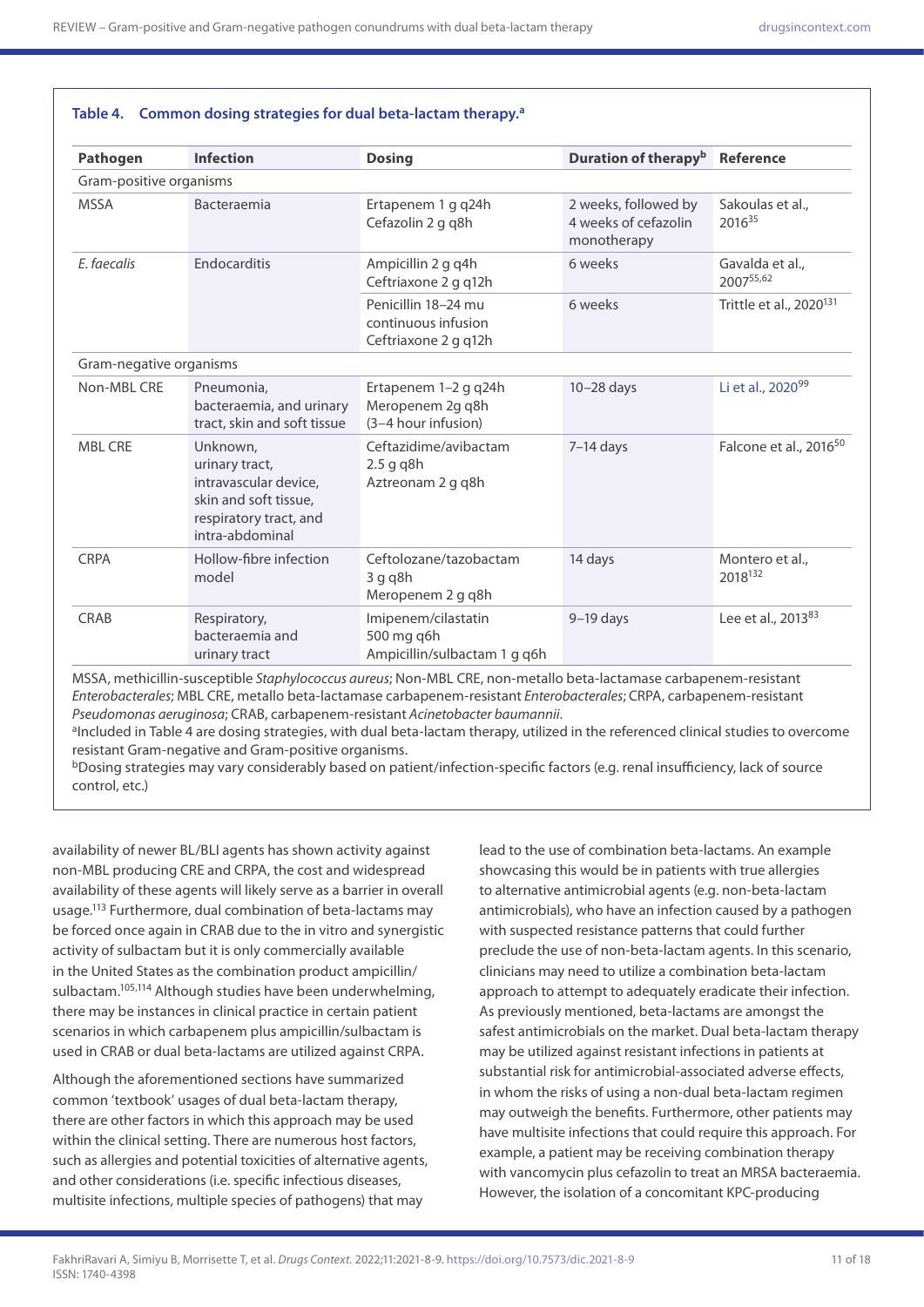microorganism as the causative of pneumonia would warrant the use of an additional beta-lactam agent such as ceftazidime/ avibactam or meropenem/vaborbactam. Therefore, the scenarios that require the application of dual beta-lactam therapy are vast and vary from case to case.

## **Conclusion**

Ultimately, the use of dual beta-lactam therapy against Grampositive and Gram-negative organisms has shown mostly promising data in in vitro, in vivo and clinical studies. At the very least, the data have shown that some combinations

can produce similar activity to that of more harmful dual therapies, and the increase in activity is likely potentiated due to synergistic mechanisms. Given the major importance of appropriately treating bacterial infections during a time of growing antimicrobial resistance, we believe that the provided information supports future investigations with more robust studies defining the role for dual beta-lactam therapy, if any. Nevertheless, it is important that these studies prioritize investigating exposure target requirements, optimal patient populations, and promising dosing strategies to utilize when employing dual beta-lactam therapy in the management of Gram-positive and Gram-negative infections.

## **Key practice points**

- • Due to the development and propagation of multidrug resistance amongst Gram-positive and Gram-negative bacteria, the investigation of innovative treatment regimens is imperative.
- • The use of dual beta-lactam regimens against resistant and persistent infections caused by Gram-positive and Gramnegative organisms has been associated with positive outcomes.
- • Synergistic drug therapy combinations that include penicillin plus cephalosporins, as well as carbapenems plus cephalosporins, have been shown to decrease the microbial counts and improve clinical outcomes in infections caused by Gram-positive bacteria.
- • Against multidrug-resistant Gram-negative microorganisms, the use of therapeutic regimens combining beta-lactam/ beta-lactam inhibitors with carbapenems has resulted in the resolution of bacterial infections.
- • Additional research is necessary to define the best placement for dual-beta lactam regimens in current practice.

**Contributions:** All authors contributed equally to the preparation of this review. All named authors meet the International Committee of Medical Journal Editors (ICMJE) criteria for authorship for this article, take responsibility for the integrity of the work as a whole and have given their approval for this version to be published.

**Disclosure and potential conflicts of interest:** The authors declare that they have no conflicts of interest relevant to this manuscript. The International Committee of Medical Journal Editors (ICMJE) Potential Conflicts of Interests form for the authors is available for download at: <https://www.drugsincontext.com/wp-content/uploads/2021/12/dic.2021-8-9-COI.pdf>

#### **Acknowledgements:** None.

**Funding declaration:** There was no funding associated with the preparation of this article.

**Copyright:** Copyright © 2022 FakhriRavari A, Simiyu B, Morrisette T, Dayo Y, Abdul-Mutakabbir JC. Published by *Drugs in Context* under Creative Commons License Deed CC BY NC ND 4.0 which allows anyone to copy, distribute and transmit the article provided it is properly attributed in the manner specified below. No commercial use without permission.

**Correct attribution:** Copyright © 2022 FakhriRavari A, Simiyu B, Morrisette T, Dayo Y, Abdul-Mutakabbir JC. [https://doi.org/10.7573/dic.2021-8-9.](https://doi.org/10.7573/dic.2021-8-9) Published by *Drugs in Context* under Creative Commons License Deed CC BY NC ND 4.0.

**Article URL:** [https://www.drugsincontext.com/infectious-disease-how-to-manage-gram-positive-and-gram-negative-pathogen](https://www.drugsincontext.com/infectious-disease-how-to-manage-gram-positive-and-gram-negative-pathogen-conundrums-with-dual-beta-lactam-therapy)[conundrums-with-dual-beta-lactam-therapy](https://www.drugsincontext.com/infectious-disease-how-to-manage-gram-positive-and-gram-negative-pathogen-conundrums-with-dual-beta-lactam-therapy)

**Correspondence:** Jacinda C Abdul-Mutakabbir, Department of Pharmacy Practice, Loma Linda University School of Pharmacy, Department of Basic Sciences, Loma Linda University School of Medicine, Loma, Linda CA, USA. Email: [jabdulmutakabbir@llu.edu](mailto:jabdulmutakabbir@llu.edu)

**Provenance:** Invited; externally peer reviewed.

**Submitted:** 24 August 2021; **Accepted:** 22 November 2021; **Publication date:** 20 January 2022.

*Drugs in Context* is published by BioExcel Publishing Ltd. Registered office: Plaza Building, Lee High Road, London, England, SE13 5PT.

BioExcel Publishing Limited is registered in England Number 10038393. VAT GB 252 7720 07.

For all manuscript and submissions enquiries, contact the Editorial office [editorial@drugsincontext.com](mailto:editorial@drugsincontext.com)

For all permissions, rights and reprints, contact David Hughes [david.hughes@bioexcelpublishing.com](mailto:david.hughes@bioexcelpublishing.com)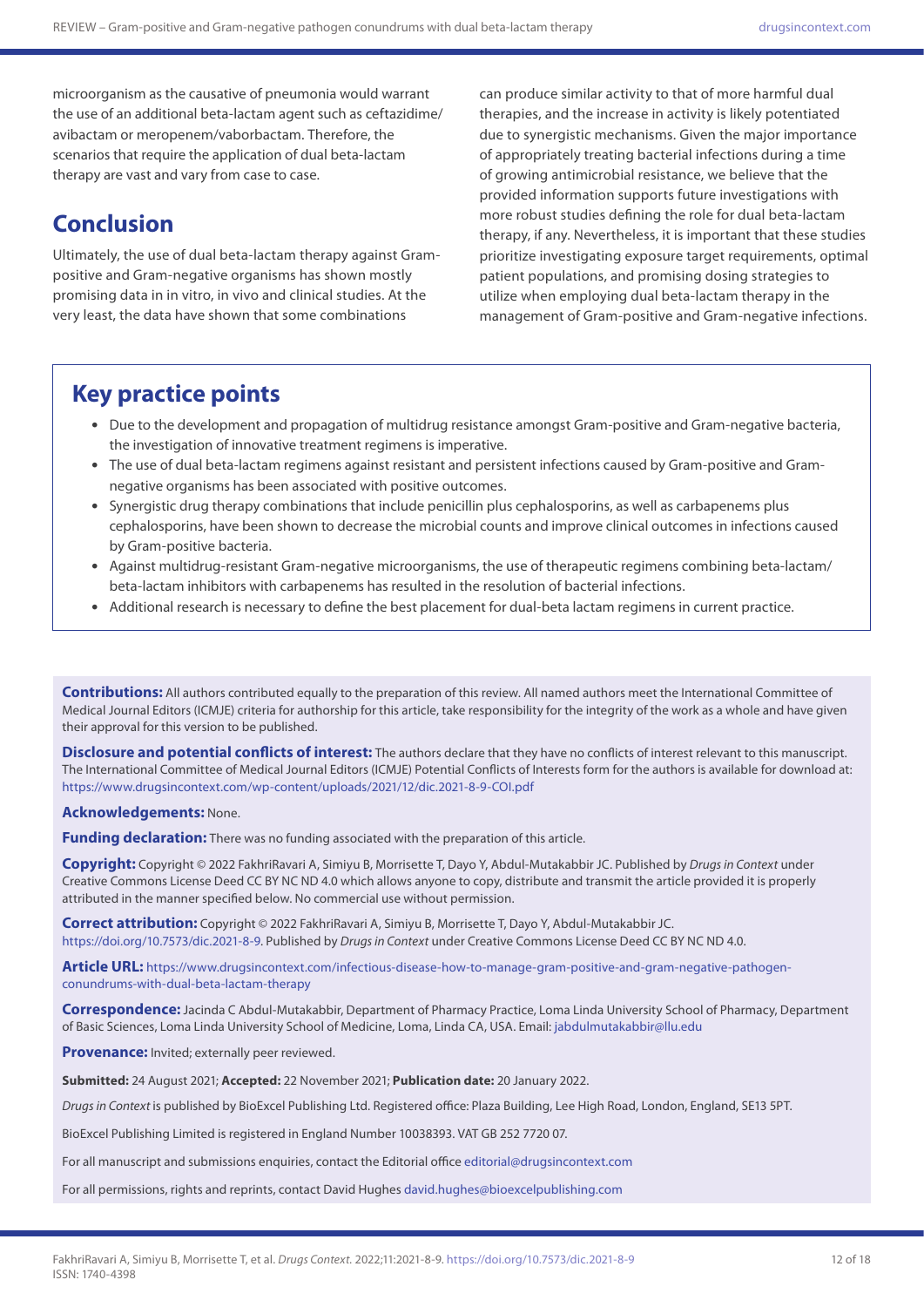## **References**

- 1. Laxminarayan R, Duse A, Wattal C, et al. Antibiotic resistance-the need for global solutions. *Lancet Infect Dis*. 2013;13(12):1057–1098. [https://doi.org/10.1016/S1473-3099\(13\)70318-9](https://doi.org/10.1016/S1473-3099(13)70318-9)
- 2. O'Neill J. Tackling drug-resistant infections globally: final report and recommendations: Government of the United Kingdom; 2016. <https://apo.org.au/node/63983>
- 3. World Health Organization. New report calls for urgent action to avert antimicrobial resistance crisis. <https://www.who.int/news/item/29-04-2019-new-report-calls-for-urgent-action-to-avert-antimicrobial-resistance-crisis>. Accessed December 16, 2021.
- 4. Périchon B, Courvalin P. VanA-type vancomycin-resistant *Staphylococcus aureus*. *Antimicrob Agents Chemother*. 2009;53(11):4580–4587. <https://doi.org/10.1128/AAC.00346-09>
- 5. Reynolds PE, Fuller C. Methicillin-resistant strains of Staphylococcus aureus; presence of identical additional penicillin-binding protein in all strains examined. *FEMS Microbiol Lett*. 1986;33(2–3):251–254. <https://doi.org/10.1111/j.1574-6968.1986.tb01281.x>
- 6. Breijyeh Z, Jubeh B, Karaman R. Resistance of gram-negative bacteria to current antibacterial agents and approaches to resolve it. *Molecules*. 2020;25(6):1340.<https://doi.org/10.3390/molecules25061340>
- 7. Freire-Moran L, Aronsson B, Manz C, et al. Critical shortage of new antibiotics in development against multidrug-resistant bacteria-time to react is now. *Drug Resist Updat*. 2011;14(2):118–124.<https://doi.org/10.1016/j.drup.2011.02.003>
- 8. Brochado AR, Telzerow A, Bobonis J, et al. Species-specific activity of antibacterial drug combinations. *Nature*. 2018;559(7713):259–263.<https://doi.org/10.1038/s41586-018-0278-9>
- 9. Paul M, Soares-Weiser K, Leibovici L. Beta lactam monotherapy versus beta lactam-aminoglycoside combination therapy for fever with neutropenia: systematic review and meta-analysis. *BMJ*. 24 2003;326(7399):1111. <https://doi.org/10.1136/bmj.326.7399.1111>
- 10. Rahme C, Butterfield JM, Nicasio AM, Lodise TP. Dual beta-lactam therapy for serious Gram-negative infections: is it time to revisit? *Diagn Microbiol Infect Dis*. 2014;80(4):239–259.<https://doi.org/10.1016/j.diagmicrobio.2014.07.007>
- 11. Jiao Y, Moya B, Chen MJ, et al. Comparable efficacy and better safety of double β-lactam combination therapy versus β-Lactam plus aminoglycoside in gram-negative bacteria in randomized, controlled trials. *Antimicrob Agents Chemother*. 2019;63(7): e00425-19. <https://doi.org/10.1128/aac.00425-19>
- 12. Owens RC, Jr. An overview of harms associated with beta-lactam antimicrobials: where do the carbapenems fit in? *Crit Care*. 2008;12(Suppl. 4):S3.<https://doi.org/10.1186/cc6819>
- 13. Chen M, Buurma V, Shah M, Fahim G. Evaluation of studies on extended versus standard infusion of beta-lactam antibiotics. *Am J Health Syst Pharm*. 2019;76(18):1383–1394. <https://doi.org/10.1093/ajhp/zxz154>
- 14. Jubeh B, Breijyeh Z, Karaman R. Resistance of gram-positive bacteria to current antibacterial agents and overcoming approaches. *Molecules*. 2020;25(12):2888.<https://doi.org/10.3390/molecules25122888>
- 15. Fisher JF, Mobashery S. β-Lactam resistance mechanisms: gram-positive bacteria and *Mycobacterium tuberculosis*. *Cold Spring Harb Perspect Med*. 2016;6(5):a025221. <https://doi.org/10.1101/cshperspect.a025221>
- 16. Oliveira DC, de Lencastre H. Methicillin-resistance in *Staphylococcus aureus* is not affected by the overexpression in trans of the mecA gene repressor: a surprising observation. *PLoS One*. 2011;6(8):e23287. <https://doi.org/10.1371/journal.pone.0023287>
- 17. Hof H. Therapeutic activities of antibiotics in listeriosis. *Infection*. 1991;19(Suppl. 4):S229–S233. <https://doi.org/10.1007/bf01644039>
- 18. Lepe JA, Rodríguez-Villodres A, Martín-Gutiérrez G, Luque R, Aznar J. In vitro study of synergy of ampicillin with ceftriaxone against Listeria monocytogenes. *Rev Esp Quimioter*. 2019;32(5):465–468.
- 19. Charpentier E, Courvalin P. Antibiotic resistance in Listeria spp. *Antimicrob Agents Chemother*. 1999;43(9):2103–2108. <https://doi.org/10.1128/aac.43.9.2103>
- 20. Lebreton F, van Schaik W, McGuire AM, et al. Emergence of epidemic multidrug-resistant *Enterococcus faecium* from animal and commensal strains. *mBio*. 2013;4(4):e00534-13.<https://doi.org/10.1128/mBio.00534-13>
- 21. Ruppé É, Woerther PL, Barbier F. Mechanisms of antimicrobial resistance in Gram-negative bacilli. *Ann Intensive Care*. 2015;5(1):61. <https://doi.org/10.1186/s13613-015-0061-0>
- 22. Bush K. Past and Present perspectives on beta-Lactamases. *Antimicrob Agents Chemother*. 2018;62(10):e01076-18. <https://doi.org/10.1128/AAC.01076-18>
- 23. Kitchel B, Rasheed JK, Patel Jean B, et al. Molecular epidemiology of KPC-producing *Klebsiella pneumoniae* isolates in the United States: clonal expansion of multilocus sequence type 258. *Antimicrob Agents Chemother*. 2009;53(8):3365–3370. <https://doi.org/10.1128/AAC.00126-09>
- 24. Queenan AM, Bush K. Carbapenemases: the Versatile β-Lactamases. *Clin Microbiol Rev*. 2007;20(3):440–458. <https://doi.org/10.1128/CMR.00001-07>
- 25. Choi SH, Lee JE, Park SJ, et al. Emergence of antibiotic resistance during therapy for infections caused by Enterobacteriaceae producing AmpC beta-lactamase: implications for antibiotic use. *Antimicrob Agents Chemother*. 2008;52(3):995–1000. <https://doi.org/10.1128/aac.01083-07>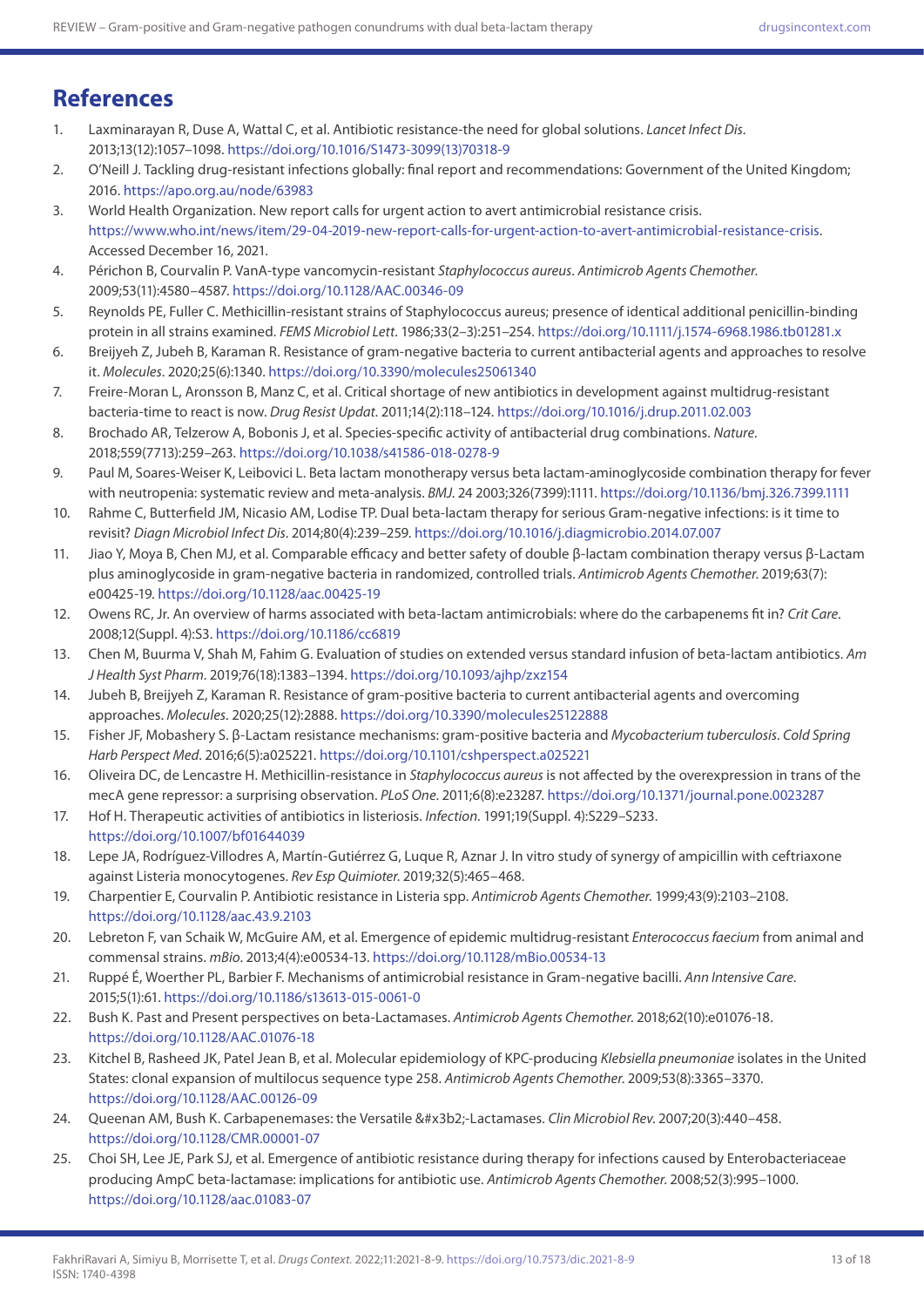- 26. Livermore DM, Brown DF, Quinn JP, Carmeli Y, Paterson DL, Yu VL. Should third-generation cephalosporins be avoided against AmpC-inducible Enterobacteriaceae? *Clin Microbiol Infect*. 2004;10(1):84–85.<https://doi.org/10.1111/j.1469-0691.2004.00831.x>
- 27. Walsh TR. Clinically significant carbapenemases: an update. *Curr Opin Infect Dis*. 2008;21(4):367–371. <https://doi.org/10.1097/QCO.0b013e328303670b>
- 28. Bush K. Bench-to-bedside review: the role of β-lactamases in antibiotic-resistant Gram-negative infections. *Crit Care*. 2010;14(3):224.<https://doi.org/10.1186/cc8892>
- 29. Tehrani K, Martin NI. β-Lactam/β-lactamase inhibitor combinations: an update. *Medchemcomm*. 2018;9(9):1439–1456. <https://doi.org/10.1039/c8md00342d>
- 30. Everaert A, Coenye T. Effect of β-lactamase inhibitors on in vitro activity of β-lactam antibiotics against *Burkholderia cepacia* complex species. *Antimicrob Resist Infect Control*. 2016;5(1):44. <https://doi.org/10.1186/s13756-016-0142-3>
- 31. Lagacé-Wiens P, Walkty A, Karlowsky JA. Ceftazidime–avibactam: an evidence-based review of its pharmacology and potential use in the treatment of gram-negative bacterial infections. *Core Evid*. 2014;9:13–25.<https://doi.org/10.2147/CE.S40698>
- 32. Kaye KS, Boucher HW, Brown ML, et al. Comparison of treatment outcomes between analysis populations in the RESTORE-IMI 1 phase 3 trial of imipenem-cilastatin-relebactam versus colistin plus imipenem-cilastatin in patients with imipenem-nonsusceptible bacterial infections. *Antimicrob Agents Chemother*. 2020;64(5):e02203-19. <https://doi.org/10.1128/aac.02203-19>
- 33. Xu X, Xu L, Yuan G, Wang Y, Qu Y, Zhou M. Synergistic combination of two antimicrobial agents closing each other's mutant selection windows to prevent antimicrobial resistance. *Sci Rep*. 2018;8(1):7237.<https://doi.org/10.1038/s41598-018-25714-z>
- 34. Gutmann L, Williamson R, Kitzis MD, Acar JF. Synergism and antagonism in double beta-lactam antibiotic combinations. *Am J Med*. 1986;80(5C):21–29.
- 35. Sakoulas G, Olson J, Yim J, et al. Cefazolin and ertapenem, a synergistic combination used to clear persistent *Staphylococcus aureus* Bacteremia. *Antimicrob Agents Chemother*. 2016;60(11):6609–6618.<https://doi.org/10.1128/AAC.01192-16>
- 36. Mainardi JL, Gutmann L, Acar JF, Goldstein FW. Synergistic effect of amoxicillin and cefotaxime against *Enterococcus faecalis*. *Antimicrob Agents Chemother*. 1995;39(9):1984–1987. <https://doi.org/10.1128/AAC.39.9.1984>
- 37. Nigo M, Munita JM, Arias CA, Murray BE. What's new in the treatment of enterococcal endocarditis? *Curr Infect Dis Rep*. 2014;16(10):431. <https://doi.org/10.1007/s11908-014-0431-z>
- 38. Nath SK, Foster GA, Mandell LA, Rotstein C. Antimicrobial activity of ceftriaxone compared with cefotaxime in the presence of serum albumin. *Can J Infect Dis*. 1995;6(1):21–27. <https://doi.org/10.1155/1995/617610>
- 39. Abdul-Mutakabbir JC, Nguyen L, Maassen PT, et al. In vitro antibacterial activity of cefiderocol against multidrug-resistant acinetobacter baumannii. *Antimicrob Agents Chemother*. 2021;65(9):e0264620. <https://doi.org/10.1128/AAC.02646-20>
- 40. Ito A, Sato T, Ota M, et al. In vitro antibacterial properties of cefiderocol, a novel siderophore cephalosporin, against gramnegative bacteria. *Antimicrob Agents Chemother*. 2018;62(1):e01454-17.<https://doi.org/10.1128/AAC.01454-17>
- 41. Yang Y, Bhachech N, Bush K. Biochemical comparison of imipenem, meropenem and biapenem: permeability, binding to penicillin-binding proteins, and stability to hydrolysis by beta-lactamases. *J Antimicrob Chemother*. 35(1):75–84. <https://doi.org/10.1093/jac/35.1.75>
- 42. Liao X, Hancock RE. Susceptibility to beta-lactam antibiotics of *Pseudomonas aeruginosa* overproducing penicillin-binding protein 3. *Antimicrob Agents Chemother*. 1997;41(5):1158–1161. <https://doi.org/10.1128/aac.41.5.1158>
- 43. Davies TA, Shang W, Bush K, Flamm RK. Affinity of doripenem and comparators to penicillin-binding proteins in *Escherichia coli* and *Pseudomonas aeruginosa*. *Antimicrob Agents Chemother*. 2008;52(4):1510–1512.<https://doi.org/10.1128/aac.01529-07>
- 44. Ropy A, Cabot G, Sánchez-Diener I, et al. Role of *Pseudomonas aeruginosa* low-molecular-mass penicillin-binding proteins in AmpC expression, β-lactam resistance, and peptidoglycan structure. *Antimicrob Agents Chemother*. 2015;59(7):3925–3934. <https://doi.org/10.1128/aac.05150-14>
- 45. Zamorano L, Moyá B, Juan C, Oliver A. Differential β-lactam resistance response driven by ampD or dacB (PBP4) inactivation in genetically diverse *Pseudomonas aeruginosa* strains. *J Antimicrob Chemother*. 2010;65(7):1540–1542. <https://doi.org/10.1093/jac/dkq142>
- 46. Lee M, Hesek D, Blázquez B, et al. Catalytic spectrum of the penicillin-binding protein 4 of Pseudomonas aeruginosa, a nexus for the induction of β-lactam antibiotic resistance. *J Am Chem Soc*. 2015;137(1):190–200.<https://doi.org/10.1021/ja5111706>
- 47. Livermore DM. beta-Lactamases- the threat renews. *Curr Protein Pept Sci*. 2009;10(5):397–400. <https://doi.org/10.2174/138920309789351994>
- 48. Marshall S, Hujer AM, Rojas LJ, et al. Can ceftazidime-avibactam and aztreonam overcome β-lactam resistance conferred by metallo-β-lactamases in enterobacteriaceae? *Antimicrob Agents Chemother*. 2017;61(4):e02243-16. <https://doi.org/10.1128/aac.02243-16>
- 49. Falcone M, Daikos GL, Tiseo G, et al. Efficacy of ceftazidime-avibactam plus aztreonam in patients with bloodstream infections caused by metallo-β-lactamase-producing enterobacterales. *Clin Infect Dis*. 2021;72(11):1871–1878. <https://doi.org/10.1093/cid/ciaa586>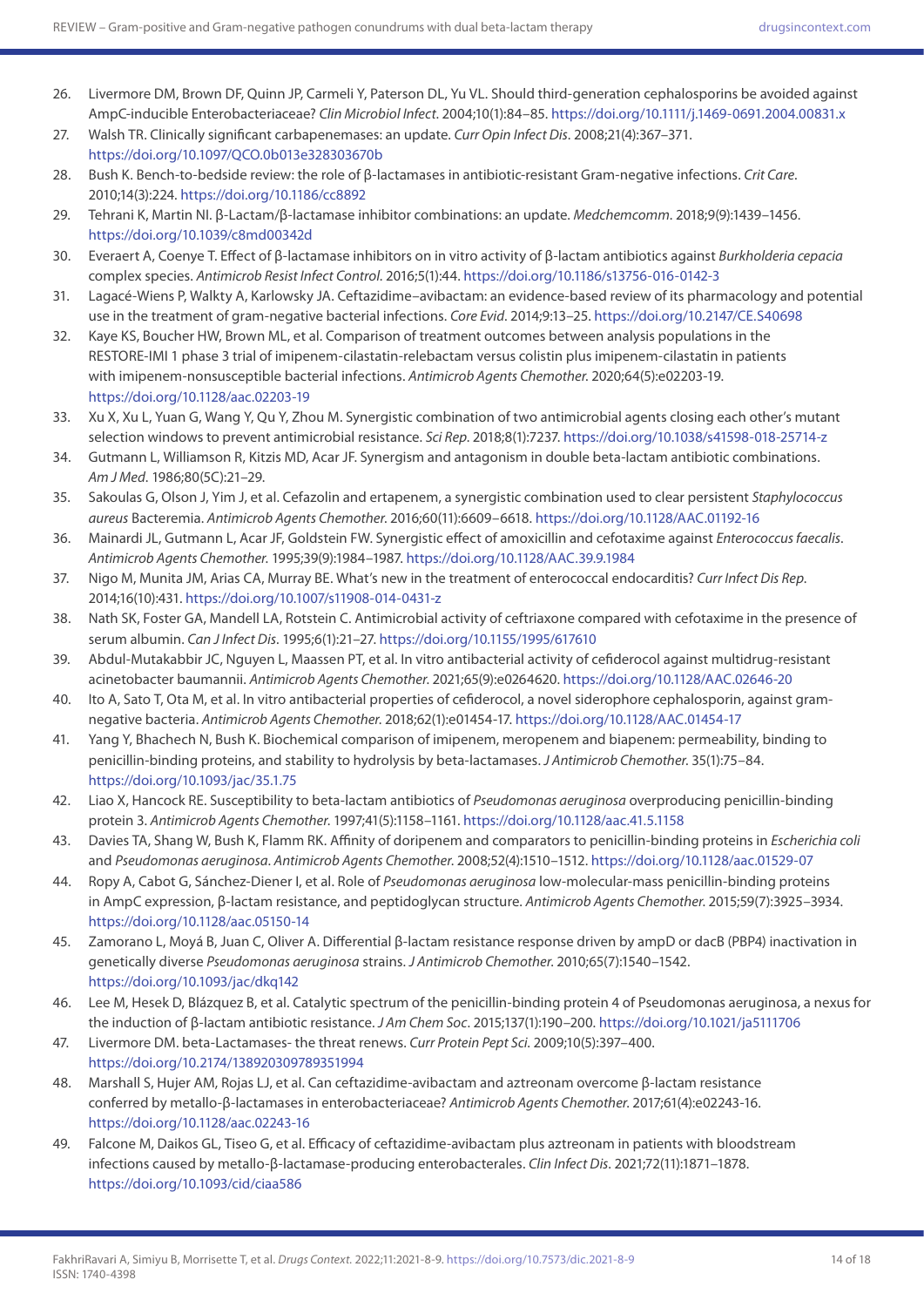- 50. Falcone M, Paterson D. Spotlight on ceftazidime/avibactam: a new option for MDR Gram-negative infections. *J Antimicrob Chemother*. 2016;71(10):2713–2722.<https://doi.org/10.1093/jac/dkw239>
- 51. Oleksiuk LM, Nguyen MH, Press EG, et al. In vitro responses of acinetobacter baumannii to two- and three-drug combinations following exposure to colistin and doripenem. *Antimicrob Agents Chemother*. 2014;58(2):1195–1199. <https://doi.org/10.1128/AAC.01779-13>
- 52. Abdul-Mutakabbir JC, Yim J, Nguyen L, et al. In vitro synergy of colistin in combination with meropenem or tigecycline against carbapenem-resistant *Acinetobacter baumannii*. *Antibiotics*. 2021;10(7):880.<https://doi.org/10.3390/antibiotics10070880>
- 53. Ampicillin/sulbactam (Unasyn). *Med Lett Drugs Ther*. 1987;29(747):79–81.
- 54. Jayol A, Nordmann P, Poirel L, Dubois V. Ceftazidime/avibactam alone or in combination with aztreonam against colistin-resistant and carbapenemase-producing Klebsiella pneumoniae. *J Antimicrob Chemother*. 2018;73(2):542–544. <https://doi.org/10.1093/jac/dkx393>
- 55. Fernandez-Hidalgo N, Almirante B, Gavalda J, et al. Ampicillin plus ceftriaxone is as effective as ampicillin plus gentamicin for treating enterococcus faecalis infective endocarditis. *Clin Infect Dis*. 2013;56(9):1261–1268.<https://doi.org/10.1093/cid/cit052>
- 56. Deshpande LM, Fritsche TR, Moet GJ, Biedenbach DJ, Jones RN. Antimicrobial resistance and molecular epidemiology of vancomycin-resistant enterococci from North America and Europe: a report from the SENTRY antimicrobial surveillance program. *Diagn Microbiol Infect Dis*. 2007;58(2):163–170.<https://doi.org/10.1016/j.diagmicrobio.2006.12.022>
- 57. Lee RA, Vo DT, Zurko JC, Griffin RL, Rodriguez JM, Camins BC. Infectious diseases consultation is associated with decreased mortality in enterococcal bloodstream infections. *Open Forum Infect Dis*. 2020;7(3):ofaa064. <https://doi.org/10.1093/ofid/ofaa064>
- 58. Murdoch DR, Corey GR, Hoen B, et al. Clinical presentation, etiology, and outcome of infective endocarditis in the 21st century: the international collaboration on endocarditis–prospective cohort study. *Arch Intern Med*. 2009;169(5):463–473. <https://doi.org/10.1001/archinternmed.2008.603>
- 59. Baddour LM, Wilson WR, Bayer AS, et al. Infective endocarditis in adults: diagnosis, antimicrobial therapy, and management of complications: a scientific statement for healthcare professionals from the American Heart Association. *Circulation*. 2015;132(15):1435–1486. <https://doi.org/10.1161/cir.0000000000000296>
- 60. Fontana R, Amalfitano G, Rossi L, Satta G. Mechanisms of resistance to growth inhibition and killing by β-lactam antibiotics in enterococci. *Clin Infect Dis*. 1992;15(3):486–489.<https://doi.org/10.1093/clind/15.3.486>
- 61. Gavaldà J, Torres C, Tenorio C, et al. Efficacy of ampicillin plus ceftriaxone in treatment of experimental endocarditis due to *Enterococcus faecalis* strains highly resistant to aminoglycosides. *Antimicrob Agents Chemother*. 1999;43(3):639–646. <https://doi.org/10.1128/aac.43.3.639>
- 62. Gavaldá J, Onrubia PL, Gómez MT, et al. Efficacy of ampicillin combined with ceftriaxone and gentamicin in the treatment of experimental endocarditis due to *Enterococcus faecalis* with no high-level resistance to aminoglycosides. *J Antimicrob Chemother*. 2003;52(3):514–517. <https://doi.org/10.1093/jac/dkg360>
- 63. Gavaldà J, Len O, Miró JM, et al. Brief communication: treatment of *Enterococcus faecalis* endocarditis with ampicillin plus ceftriaxone. *Ann Intern Med*. 2007;146(8):574–579.<https://doi.org/10.7326/0003-4819-146-8-200704170-00008>
- 64. Selton-Suty C, Hoen B, Grentzinger A, et al. Clinical and bacteriological characteristics of infective endocarditis in the elderly. *Heart*. 1997;77(3):260–263. <https://doi.org/10.1136/hrt.77.3.260>
- 65. Olaison L, Schadewitz K. Enterococcal endocarditis in Sweden, 1995–1999: can shorter therapy with aminoglycosides be used? *Clin Infect Dis*. 2002;34(2):159–166.<https://doi.org/10.1086/338233>
- 66. Fernández-Hidalgo N, Almirante B, Gavaldà J, et al. Ampicillin plus ceftriaxone is as effective as ampicillin plus gentamicin for treating *Enterococcus faecalis* infective endocarditis. *Clin Infect Dis*. 2013;56(9):1261–1268.<https://doi.org/10.1093/cid/cit052>
- 67. Rice LB, Thomas RH, Lakticova V, Helfand MS, Donskey CJ. β-Lactam antibiotics and gastrointestinal colonization with vancomycin-resistant enterococci. *J Infect Dis*. 2004;189(6):1113–1118.<https://doi.org/10.1086/382086>
- 68. Rice LB, LakticĎvaá V, Helfand MS, Hutton-Thomas R. In vitro antienterococcal activity explains associations between exposures to antimicrobial agents and risk of colonization by multiresistant enterococci. *J Infect Dis*. 2004;190(12):2162–2166. <https://doi.org/10.1086/425580>
- 69. Werth BJ, Abbott AN. The combination of ampicillin plus ceftaroline is synergistic against *Enterococcus faecalis*. *J Antimicrob Chemother*. 2015;70(8):2414–2417.<https://doi.org/10.1093/jac/dkv125>
- 70. Werth BJ, Shireman LM. Pharmacodynamics of ceftaroline plus ampicillin against *Enterococcus faecalis* in an in vitro pharmacokinetic/pharmacodynamic model of simulated endocardial vegetations. *Antimicrob Agents Chemother*. 2017;61(4):e02235-16<https://doi.org/10.1128/aac.02235-16>
- 71. Luther MK, Rice LB, LaPlante KL. Ampicillin in combination with ceftaroline, cefepime, or ceftriaxone demonstrates equivalent activities in a high-inoculum *Enterococcus faecalis* infection model. *Antimicrob Agents Chemother*. 2016;60(5):3178–3182. <https://doi.org/10.1128/aac.03126-15>
- 72. Temple ME, Nahata MC. Treatment of listeriosis. *Ann Pharmacother*. 2000;34(5):656–661.<https://doi.org/10.1345/aph.19315>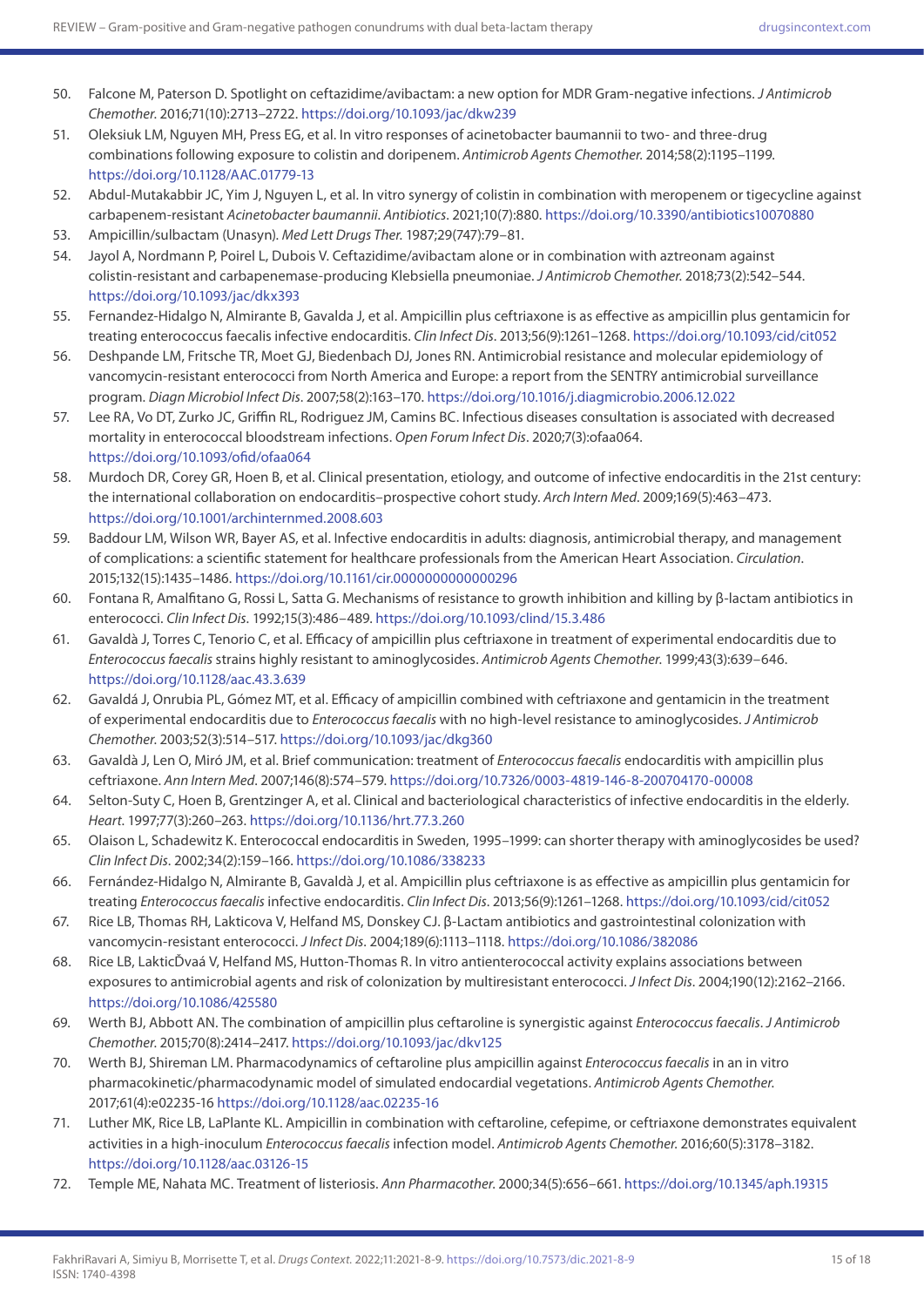- 73. Kumaraswamy M, Do C, Sakoulas G, et al. Listeria monocytogenes endocarditis: case report, review of the literature, and laboratory evaluation of potential novel antibiotic synergies. *Int J Antimicrob Agents*. 2018;51(3):468–478. <https://doi.org/10.1016/j.ijantimicag.2017.12.032>
- 74. Spyrou N, Anderson M, Foale R. Listeria endocarditis: current management and patient outcome--world literature review. *Heart*. 1997;77(4):380–383.<https://doi.org/10.1136/hrt.77.4.380>
- 75. Carvajal A, Frederiksen W. Fatal endocarditis due to Listeria monocytogenes. *Rev Infect Dis*. 1988;10(3):616–623. <https://doi.org/10.1093/clinids/10.3.616>
- 76. Tunkel AR, Hartman BJ, Kaplan SL, et al. Practice guidelines for the management of bacterial meningitis. *Clin Infect Dis*. 2004;39(9):1267–1284.<https://doi.org/10.1086/425368>
- 77. Wisplinghoff H, Bischoff T, Tallent SM, Seifert H, Wenzel RP, Edmond MB. Nosocomial bloodstream infections in US hospitals: analysis of 24,179 cases from a prospective nationwide surveillance study. *Clin Infect Dis*. 2004;39(3):309–317. <https://doi.org/10.1086/421946>
- 78. Klein E, Smith DL, Laxminarayan R. Hospitalizations and deaths caused by methicillin-resistant *Staphylococcus aureus*, United States, 1999–2005. *Emerg Infect Dis*. 2007;13(12):1840–1846. [https://doi.org/10.3201/eid1312.070629.](https://doi.org/10.3201/eid1312.070629)
- 79. Schweizer ML, Furuno JP, Harris AD, et al. Comparative effectiveness of nafcillin or cefazolin versus vancomycin in methicillin-susceptible *Staphylococcus aureus* bacteremia. *BMC Infect Dis*. 2011;11:279.<https://doi.org/10.1186/1471-2334-11-279>
- 80. Alosaimy S, Lagnf AM, Morrisette T, et al. Standardized treatment and assessment pathway improves mortality in adults with methicillin-resistant *Staphylococcus aureus* bacteremia: STAPH study. *Open Forum Infect Dis*. 2021;8(7):ofab261. <https://doi.org/10.1093/ofid/ofab261>
- 81. Molina KC, Morrisette T, Miller MA, Huang V, Fish DN. The emerging role of β-lactams in the treatment of methicillin-resistant *Staphylococcus aureus* bloodstream infections. *Antimicrob Agents Chemother*. 2020;64(7):e00468-20. <https://doi.org/10.1128/AAC.00468-20>
- 82. Corey GR. *Staphylococcus aureus* bloodstream infections: definitions and treatment. *Clin Infect Dis*. 2009;48(Suppl. 4):S254–S259. <https://doi.org/10.1086/598186>
- 83. Gonzales PR, Pesesky MW, Bouley R, et al. Synergistic, collaterally sensitive β-lactam combinations suppress resistance in MRSA. *Nat Chem Biol*. 2015;11(11):855–861. <https://doi.org/10.1038/nchembio.1911>
- 84. Ulloa ER, Singh KV, Geriak M, et al. Cefazolin and ertapenem salvage therapy rapidly clears persistent methicillin-susceptible *Staphylococcus aureus* bacteremia. *Clin Infect Dis*. 2020;71(6):1413–1418.<https://doi.org/10.1093/cid/ciz995>
- 85. Sargi J, Anwar R, Kalaji W, et al. Synergistic effect of ertapenem to cefazolin in the therapy of pneumonia and persistent bacteremia caused by Methicillin Sensitive *Staphylococcus aureus* (MSSA). American Thoracic Society International Conference Abstracts 2020. *Am J Resp Crit Care Med*. 2020;201:A6907. [https://doi.org/10.1164/ajrccm-conference.2020.201.1\\_MeetingAbstracts.A6907](https://doi.org/10.1164/ajrccm-conference.2020.201.1_MeetingAbstracts.A6907)
- 86. Clincialtrials.gov. Combination cefazolin with ertapenem for methicillin-susceptible staphylococcus aureus bacteremia (CERT). [https://clinicaltrials.gov/ct2/show/NCT04886284.](https://clinicaltrials.gov/ct2/show/NCT04886284) Accessed December 16, 2021.
- 87. Karlowsky JA, Kazmierczak KM, de Jonge BLM, Hackel MA, Sahm DF, Bradford PA. In vitro activity of aztreonam-avibactam against enterobacteriaceae and *Pseudomonas aeruginosa* Isolated by clinical laboratories in 40 countries from 2012 to 2015. *Antimicrob Agents Chemother*. 2017;61(9):e00472-17. <https://doi.org/10.1128/aac.00472-17>
- 88. Kazmierczak KM, Bradford PA, Stone GG, de Jonge BLM, Sahm DF. In vitro activity of ceftazidime-avibactam and aztreonam-avibactam against OXA-48-carrying enterobacteriaceae isolated as part of the International Network for Optimal Resistance Monitoring (INFORM) global surveillance program from 2012 to 2015. *Antimicrob Agents Chemother*. 2018;62(12):e00592-18.<https://doi.org/10.1128/aac.00592-18>
- 89. Lodise TP, Smith NM, O'Donnell N, et al. Determining the optimal dosing of a novel combination regimen of ceftazidime/ avibactam with aztreonam against NDM-1-producing Enterobacteriaceae using a hollow-fibre infection model. *J Antimicrob Chemother*. 2020;75(9):2622–2632.<https://doi.org/10.1093/jac/dkaa197>
- 90. Stutman HR, Welch DF, Scribner RK, Marks MI. In vitro antimicrobial activity of aztreonam alone and in combination against bacterial isolates from pediatric patients. *Antimicrob Agents Chemother*. 1984;25(2):212–215. <https://doi.org/10.1128/aac.25.2.212>
- 91. Siriyong T, Murray RM, Bidgood LE, et al. Dual β-lactam combination therapy for multi-drug resistant *Pseudomonas aeruginosa* infection: enhanced efficacy in vivo and comparison with monotherapies of penicillin-binding protein inhibition. *Sci Rep*. 2019;9(1):9098.<https://doi.org/10.1038/s41598-019-45550-z>
- 92. Mikhail S, Singh NB, Kebriaei R, et al. Evaluation of the synergy of ceftazidime-avibactam in combination with Meropenem, Amikacin, Aztreonam, Colistin, or Fosfomycin against well-characterized multidrug-resistant *Klebsiella pneumoniae* and *Pseudomonas aeruginosa*. *Antimicrob Agents Chemother*. 2019;63(8):e00779-19. <https://doi.org/10.1128/aac.00779-19>
- 93. Chen YH, Peng CF, Lu PL, Tsai JJ, Chen TP. In vitro activities of antibiotic combinations against clincal isolates of *Pseudomonas aeruginosa*. *Kaohsiung J Med Sci*. 2004;20(6):261–267. [https://doi.org/10.1016/s1607-551x\(09\)70116-0](https://doi.org/10.1016/s1607-551x(09)70116-0)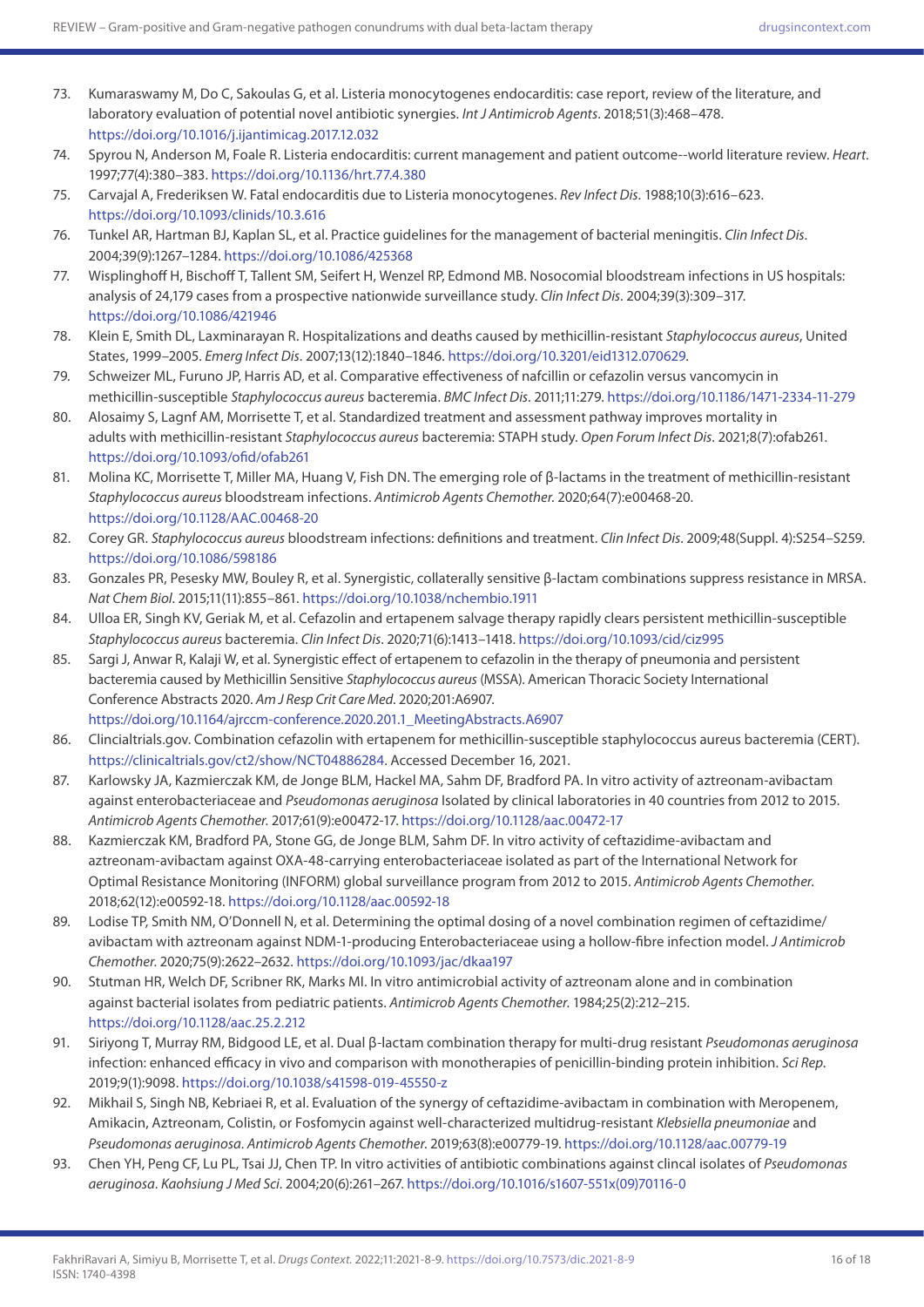- 94. Karlowsky JA, Biedenbach DJ, Kazmierczak KM, Stone GG, Sahm DF. Activity of ceftazidime-avibactam against extendedspectrum- and AmpC beta-lactamase-producing enterobacteriaceae collected in the INFORM global surveillance study from 2012 to 2014. *Antimicrob Agents Chemother*. 2016;60(5):2849–2857. <https://doi.org/10.1128/AAC.02286-15>
- 95. Buesing MA, Jorgensen JH. In vitro activity of aztreonam in combination with newer beta-lactams and amikacin against multiply resistant gram-negative bacilli. *Antimicrob Agents Chemother*. 1984;25(2):283–285. <https://doi.org/10.1128/aac.25.2.283>
- 96. Khalili H, Shojaei L, Mohammadi M, Beigmohammadi MT, Abdollahi A, Doomanlou M. Meropenem/colistin versus meropenem/ampicillin-sulbactam in the treatment of carbapenem-resistant pneumonia. *J Comp Eff Res*. 2018;7(9):901–911. <https://doi.org/10.2217/cer-2018-0037>
- 97. Jiang Z, He X, Li J. Synergy effect of meropenem-based combinations against *Acinetobacter baumannii*: a systematic review and meta-analysis. *Infect Drug Resist*. 2018;11:1083–1095. <https://doi.org/10.2147/idr.S172137>
- 98. Bulik CC, Nicolau DP. Double-carbapenem therapy for carbapenemase-producing *Klebsiella pneumoniae*. *Antimicrob Agents Chemother*. 2011;55(6):3002–3004.<https://doi.org/10.1128/aac.01420-10>
- 99. Li YY, Wang J, Wang R, Cai Y. Double-carbapenem therapy in the treatment of multidrug resistant Gram-negative bacterial infections: a systematic review and meta-analysis. *BMC Infect Dis*. 2020;20(1):408.<https://doi.org/10.1186/s12879-020-05133-0>
- 100. Moody R. The effect of double-carbapenem therapy on mortality rates and microbiological cure rates in patients diagnosed with carbapenem-resistant *Klebsiella pneumoniae* infections in comparison to monotherapy and currently used combinations of antibiotics. *J Med Res Innov*. 2021;5:e000243.<https://doi.org/10.32892/jmri.243>
- 101. Davido B, Fellous L, Lawrence C, Maxime V, Rottman M, Dinh A. Ceftazidime-avibactam and aztreonam, an interesting strategy to overcome beta-lactam resistance conferred by metallo-beta-lactamases in enterobacteriaceae and *Pseudomonas aeruginosa*. *Antimicrob Agents Chemother*. 2017;61(9):e01008-17. <https://doi.org/10.1128/AAC.01008-17>
- 102. Emeraud C, Escaut L, Boucly A, et al. Aztreonam plus clavulanate, tazobactam, or avibactam for treatment of infections caused by metallo-β-lactamase-producing gram-negative bacteria. *Antimicrob Agents Chemother*. 2019;63(5):e00010-19. <https://doi.org/10.1128/AAC.00010-19>
- 103. Shaw E, Rombauts A, Tubau F, et al. Clinical outcomes after combination treatment with ceftazidime/avibactam and aztreonam for NDM-1/OXA-48/CTX-M-15-producing *Klebsiella pneumoniae* infection. *J Antimicrob Chemother*. 2018;73(4):1104–1106. <https://doi.org/10.1093/jac/dkx496>
- 104. Campoli-Richards DM, Brogden RN. Sulbactam/ampicillin. A review of its antibacterial activity, pharmacokinetic properties, and therapeutic use. *Drugs*. 1987;33(6):577–609. <https://doi.org/10.2165/00003495-198733060-00003>
- 105. Turk Dagi H, Kus H, Arslan U, Tuncer I. [In vitro synergistic activity of sulbactam in combination with imipenem, meropenem and cefoperazone against carbapenem-resistant *Acinetobacter baumannii* isolates] [Article in Turkish]. *Mikrobiyol Bul*. 2014;48(2):311–315.<https://doi.org/10.5578/mb.7104>
- 106. Lee YT, Tsao SM, Hsueh PR. Clinical outcomes of tigecycline alone or in combination with other antimicrobial agents for the treatment of patients with healthcare-associated multidrug-resistant *Acinetobacter baumannii* infections. *Eur J Clin Microbiol Infect Dis*. 2013;32(9):1211–1220. <https://doi.org/10.1007/s10096-013-1870-4>
- 107. Castelblanco RL, Lee M, Hasbun R. Epidemiology of bacterial meningitis in the USA from 1997 to 2010: a population-based observational study. *Lancet Infect Dis*. 2014;14(9):813–819. [https://doi.org/10.1016/s1473-3099\(14\)70805-9](https://doi.org/10.1016/s1473-3099(14)70805-9)
- 108. Thigpen MC, Whitney CG, Messonnier NE, et al. Bacterial meningitis in the United States, 1998–2007. *N Engl J Med*. 2011;364(21):2016–2025.<https://doi.org/10.1056/NEJMoa1005384>
- 109. Li Y-Y, Wang J, Wang R, Cai Y. Double-carbapenem therapy in the treatment of multidrug resistant Gram-negative bacterial infections: a systematic review and meta-analysis. *BMC Infect Dis*. 2020;20(1):408.<https://doi.org/10.1186/s12879-020-05133-0>
- 110. Anderson KF, Lonsway DR, Rasheed JK, et al. Evaluation of methods to identify the *Klebsiella pneumoniae* carbapenemase in enterobacteriaceae. *J Clin Microbiol*. 2007;45(8):2723–2725.<https://doi.org/10.1128/jcm.00015-07>
- 111. Giamarellou H, Galani L, Baziaka F, Karaiskos I. Effectiveness of a double-carbapenem regimen for infections in humans due to carbapenemase-producing pandrug-resistant *Klebsiella pneumoniae*. *Antimicrob Agents Chemother*. 2013;57(5):2388–2390. <https://doi.org/10.1128/aac.02399-12>
- 112. Zhang B, Zhu Z, Jia W, et al. In vitro activity of aztreonam-avibactam against metallo-β-lactamase-producing Enterobacteriaceae-A multicenter study in China. *Int J Infect Dis*. 2020;97:11–18.<https://doi.org/10.1016/j.ijid.2020.05.075>
- 113. Zhanel GG, Lawrence CK, Adam H, et al. Imipenem-relebactam and meropenem-vaborbactam: two novel carbapenem-βlactamase inhibitor combinations. *Drugs*. 2018;78(1):65–98. <https://doi.org/10.1007/s40265-017-0851-9>
- 114. Tong W, Wang R, Chai D, Li Z, Pei F. In vitro activity of cefepime combined with sulbactam against clinical isolates of carbapenem-resistant Acinetobacter spp. *Int J Antimicrob Agents*. 2006;28(5):454–456. [https://doi.org/10.1016/j.](https://doi.org/10.1016/j.ijantimicag.2006.08.008) [ijantimicag.2006.08.008](https://doi.org/10.1016/j.ijantimicag.2006.08.008)
- 115. Livermore DM, Woodford N. The beta-lactamase threat in enterobacteriaceae, pseudomonas and acinetobacter. *Trends Microbiol*. 2006;14(9):413–420. <https://doi.org/10.1016/j.tim.2006.07.008>